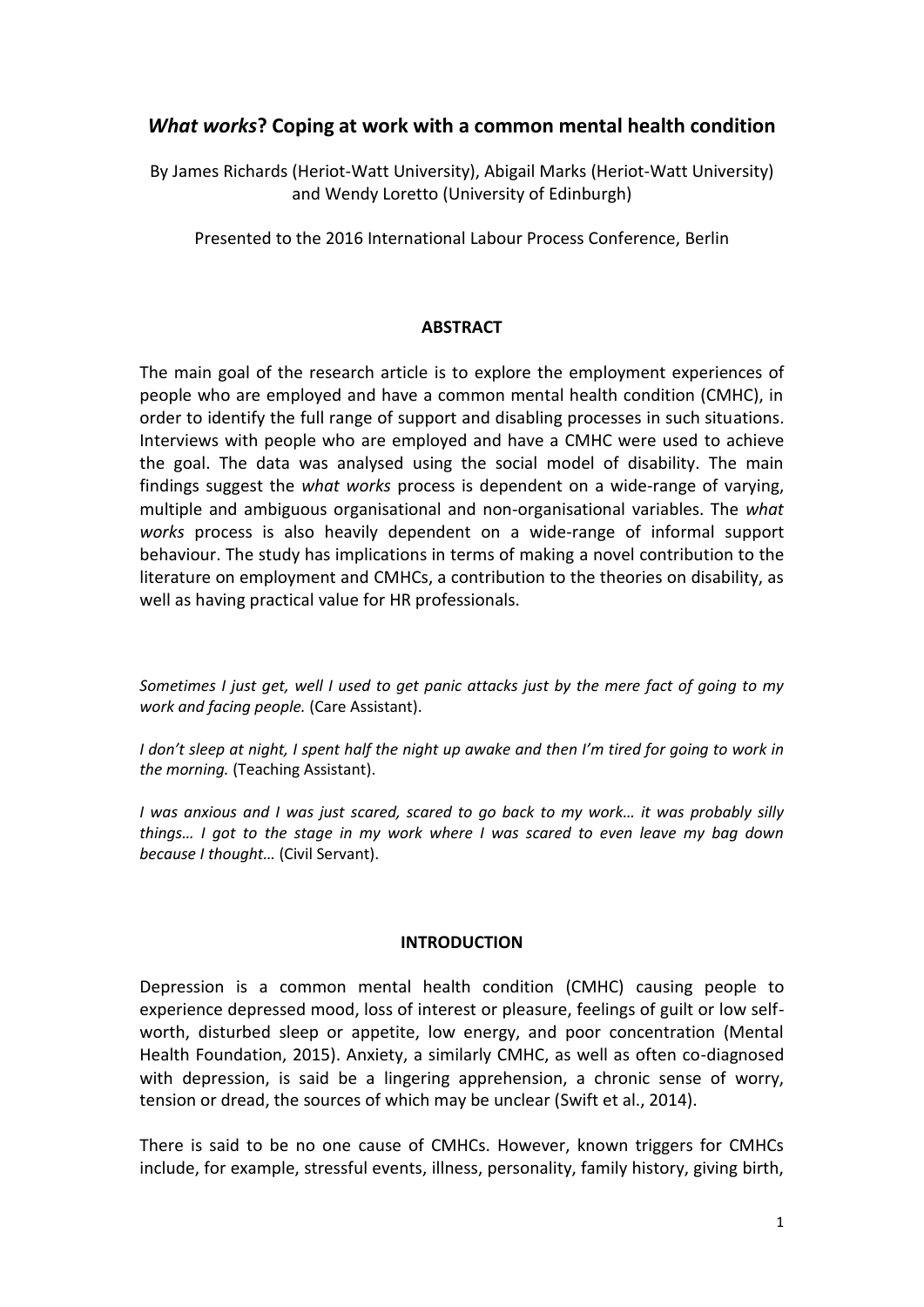loneliness and alcohol and drugs (NHS, 2014). According to the ONS (Beaumont and Lofts, 2013), nearly one in five adults of working age exhibit traits associated with depression or anxiety. Depression and anxiety is more commonly diagnosed in women (21 per cent) than men (16 per cent) and increasingly prevalent in adult working life until reducing from the age of 55, with the 65 to 69 age group the lowest group of working age to display such symptoms (Beaumont and Lofts, 2013). As such, depression and anxiety is likely to affect in the region of 6 million employees out of a total current UK workforce of 31 million (ONS, 2015).

Until relatively recently it was assumed people experiencing CMHCs are unable return to employment or take up paid employment, unless or until they recover (Grove et al., 2005). As such, government initiatives to move people with CMHCs into employment, as well as support those already in employment, have become associated with a whole host of problems, e.g. difficulties competing in competitive labour markets (Boyce et al., 2008), the stigma associated with disclosing a CMHC to an employer and wider colleagues (Brohan et al., 2012), higher than average rates of absenteeism (Brohan et al., 2010), higher than average rates in relation to employee turnover (James et al. 2002), unlawful discrimination (Irvine, 2011) and problematic HR support practices typically mediated through line managers (Sainsbury et al., 2008).

There has been a range of research, however, considering the problems of supporting and providing reasonable adjustments for employees with a CMHC. Such research is noted, for example, for assessing the impact of employment support programmes (Boyce et al., 2008; Lewis et al., 2013), line managers (e.g. Schott, 1999; Holman, 2002; Martin et al., 2015), employee assistance programmes (Bhagat et al., 2007), occupational health (Cox et al., 2004), general practitioners and other mental health professionals (Gray, 2008; Bacon et al., 2010), and human resource/personnel management (Gray, 2008), in supporting people with a CMHC in the work setting. Further research considers how job autonomy (Park and Jang, 2015), organisational discourses on employee well-being (Irvine, 2011), anti-disability practices (Cocker et al., 2014), better management of disclosure (Hielscher and Waghorn, 2015), can help employees with a CMHC cope better at work, as well as preventing work-related CMHCs. Despite such interventions, it is estimated CMHCs account lead to 15 million lost working days per year in the UK (ONS, 2014).

Regardless of an expanding and evolving body of literature on CMHCs and employment, there appears to be a limited range of studies considering a wide range and combination of strategies that can help people with a CMHC remain in employment. Further, there is a scarcity of studies characterised by drawing upon the lived experiences of people who are employed and have a CMHC. It is apparent studies of such kind rarely draw on the social model of disability, an analytical approach allowing an understanding of disabled peoples' experiences (Beckett and Campbell, 2015), as well as creating an opportunity to better theorise the persistence of disabling attitudes in a range of situations (Tregaskis, 2002).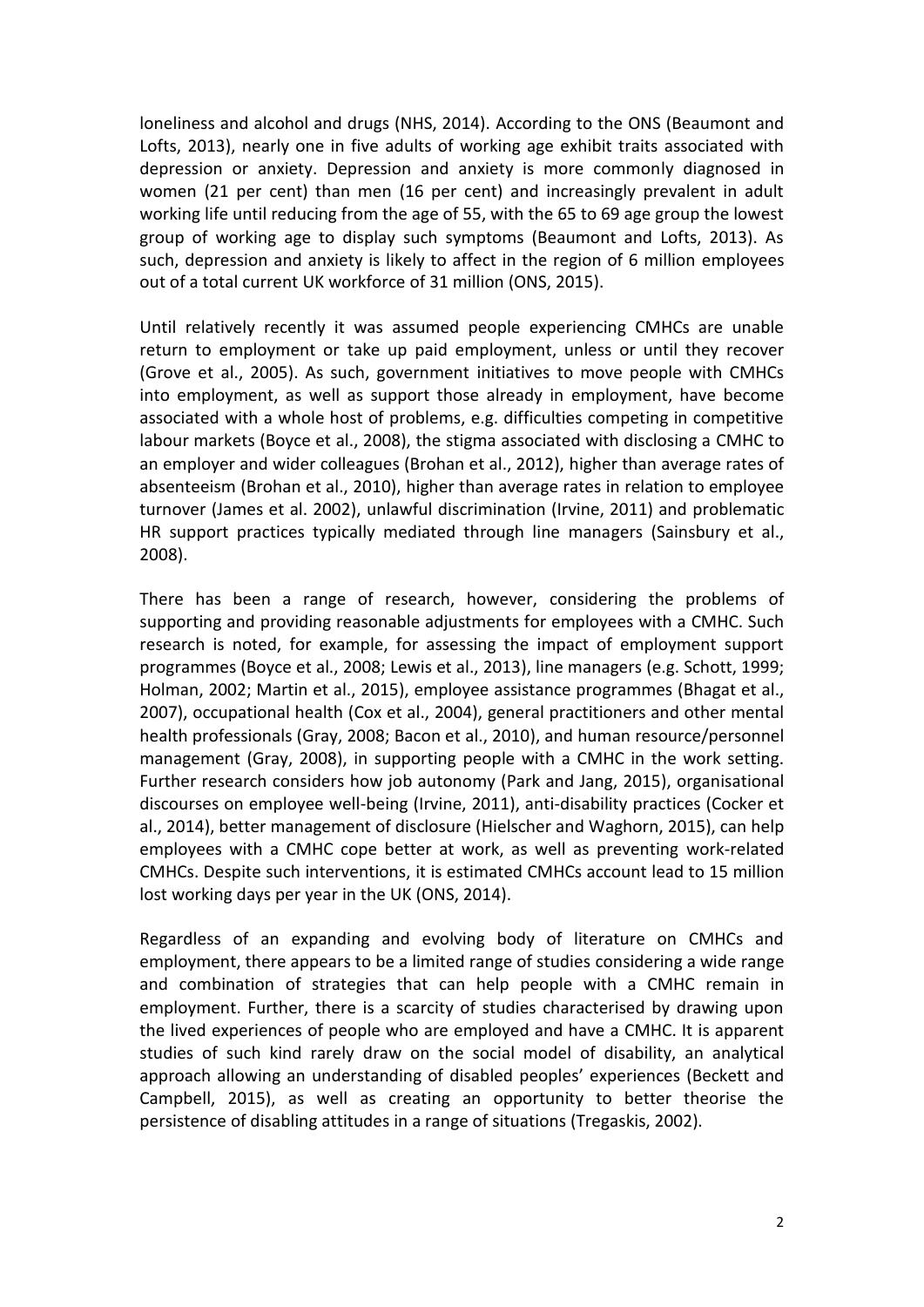Therefore, the main aim of this article is to explore the realities of employment for employees with a CMHC, with particular attention to *what works* in terms of the range and combination of support such employees receive in order to remain in employment. A further aim is to theorise such experiences and practices in relation to the social model of disability. By taking two such approaches it allows a critique of a range of key sources of support for employees with a CMHC in employment, and as such, highlighting what support is available and where support could be more consistent.

In order to achieve such aims the article is structured as follows. The first main section considers the literature on the main focus of the article - the key issues surrounding support for and barriers to employment for employees with a CMHC, followed by a discussion of the social model of disability. The following section describes and discusses the methodological approach adopted for the current research. In the subsequent section, the findings are presented, analysed and discussed along the lines of themes to emerge from the literature review on CMHC, employment and the social model of disability, as well themes to emerge exclusively from the findings. A final section concludes the wider implications of the findings, with specific attention given to what the findings reveal about where the burden lies and where more could be done in terms of supporting employees with CMHC cope at work.

### **CMHCS, DISABILITY AND THE WORKPLACE**

#### **Overview of CMHCs and employment**

It is widely acknowledged employers operating in competitive markets retain a propensity to constrain employee potential for self-realisation (Watson, 2009). As such, disabled employees are likely to be even more constrained in terms of employment-related self-realisation. This view is further confirmed in that UK employers have been found to be resistant to new measures surrounding disability and equality legislation, and where employers do support employees with CMHC it tends to be on an individualised and informal basis (Little et al., 2011). Employer wariness of CMHCs is perhaps explained by further large scale survey research suggesting on the one hand poor employee mental health is connected to high levels of absence, yet on the other hand, does not necessarily impact on levels of employee turnover (Jones et al., Online Early). Further research suggests employers are often ill-equipped to manage employees with a CMHC. Indeed, Caan et al. (2006) report on how there is often inadequate employer support for employees with a CMHC and how many employees with depression feel obliged or pressurised to return to work unwell. What may explain in large part inadequate employee support is how employers tend to view employee absences related to CMHCs. For example, given it is impossible to diagnose a CMHC based on outward appearances alone, managers commonly believe employees with CMHCs are indolent and unreliable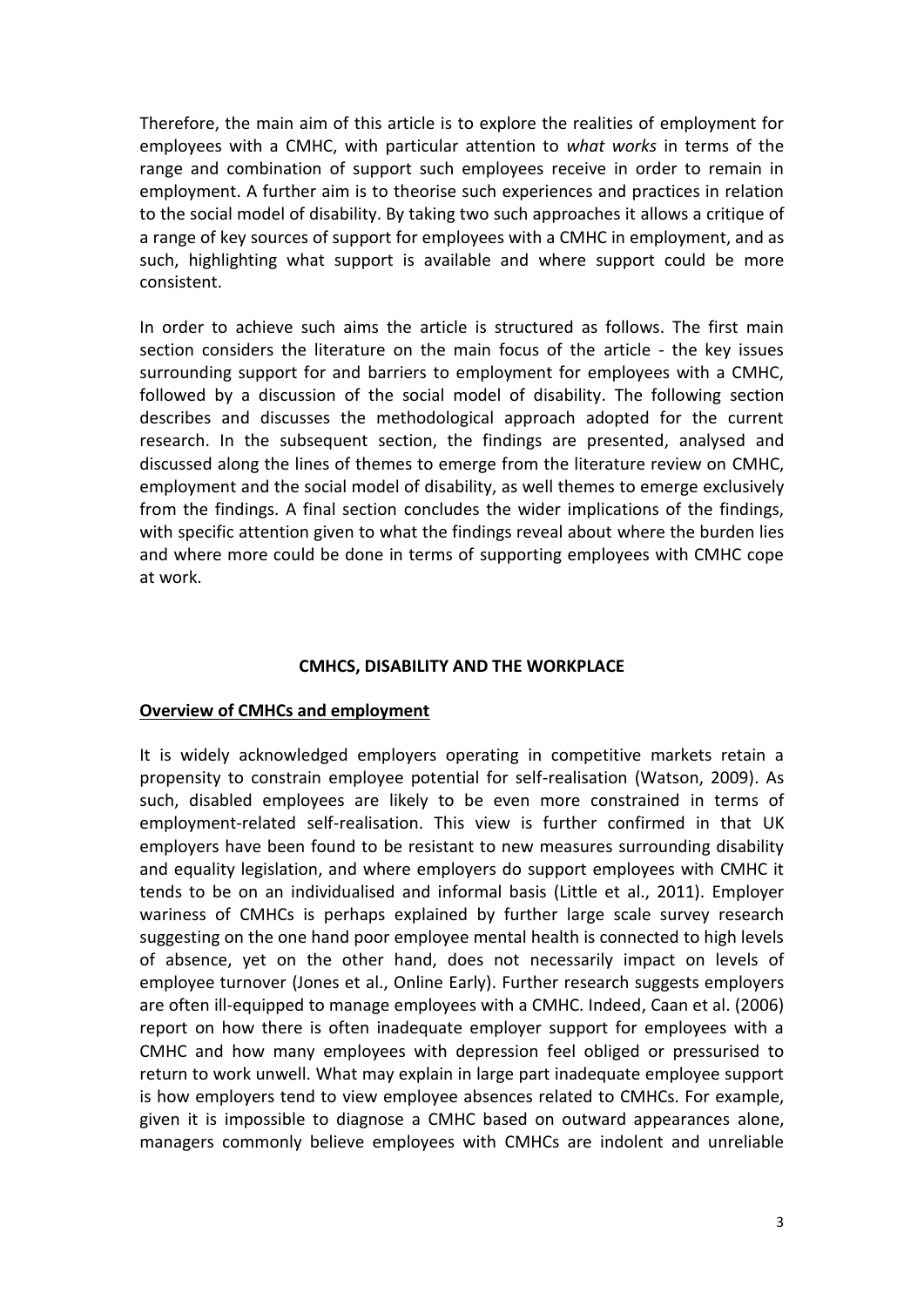when they are genuinely unwell, with managers often seeing absences related to CMHCs as voluntary (De Lorenzo, 1997).

CMHCs, moreover, are linked in many ways to a range of key organisational issues. For instance, low levels of job satisfaction (Tourigny et al., 2010) and job autonomy (Holman, 2002; Park and Jang, 2015) can lead to increased levels of depression among employees. However, CMHCs appear intertwined with key organisational goals, as CMHCs can often arise or be further exacerbated by key prerogatives of organisations and contemporary employment realities. Indeed, job insecurity is significantly associated with depressive symptoms in employees (Blom et al., Online Early). Further, while organisational change can have a positive impact on employee well-being, concerns remain about the negative impact of organisational change on employee mental health (Loretto et al. 2010). It has been demonstrated that organisations promoting a performance orientated culture may at the same time increase levels of employee depression (Manthorpe et al., 2002).

### **Sources of support for employees with a CMHC**

The literature suggests there are a myriad of ways by which employees with a CMHC can have positive experiences of employment. One such approach is for employees to make use of individual self-coping strategies, or maintaining a positive well-being in the face of organisational and non-organisational stressors. In such situations employees use innate problem-solving skills and rethink difficult situations (Zheng et al., 2016). For Tourigny et al. (2010), employees can consider appraising and reappraising extrinsic and intrinsic rewards, such as changing job attitudes and behaviours, with such an approach including absence from work at the onset of job burnout and/or depression. A further study highlights the importance to employee well-being of individual coping strategies, including changing the situation, accommodation, symptom reduction, devaluation and avoidance (Cheng et al., 2014). The key issue is self-coping strategies offer employees a particular means to moderate organisational and non-organisational issues that can create or prevent recovery from a CMHC. However, it seems unlikely problems associated with having CHMC will be entirely resolved through individual coping strategies.

The input and expertise of external/third parties represents a further key contributory factor leading to successful employment experiences for employees with a CMHC. How third parties play a supporting role in relation to CMHC and organisations varies somewhat. For instance, Cotti et al.'s (2014) study demonstrates how trade union presence in the workplace can play an important part in the development of flexible working practices, which help mitigate against CMHCs. Employment support programmes, for example, allow employees to overcome a range of barriers to employment, such as providing help in relation to disclosure, explaining a disjointed work history, or navigating the loss of welfare benefits (Boyce et al., 2008). Employment support programmes, moreover, provide a range of services to employees with CMHCs, such as negotiating flexible working patterns and arranging adaptations to the workplace (Lewis et al., 2013). GPs and other mental health practitioners can play a critical part in assisting people achieve their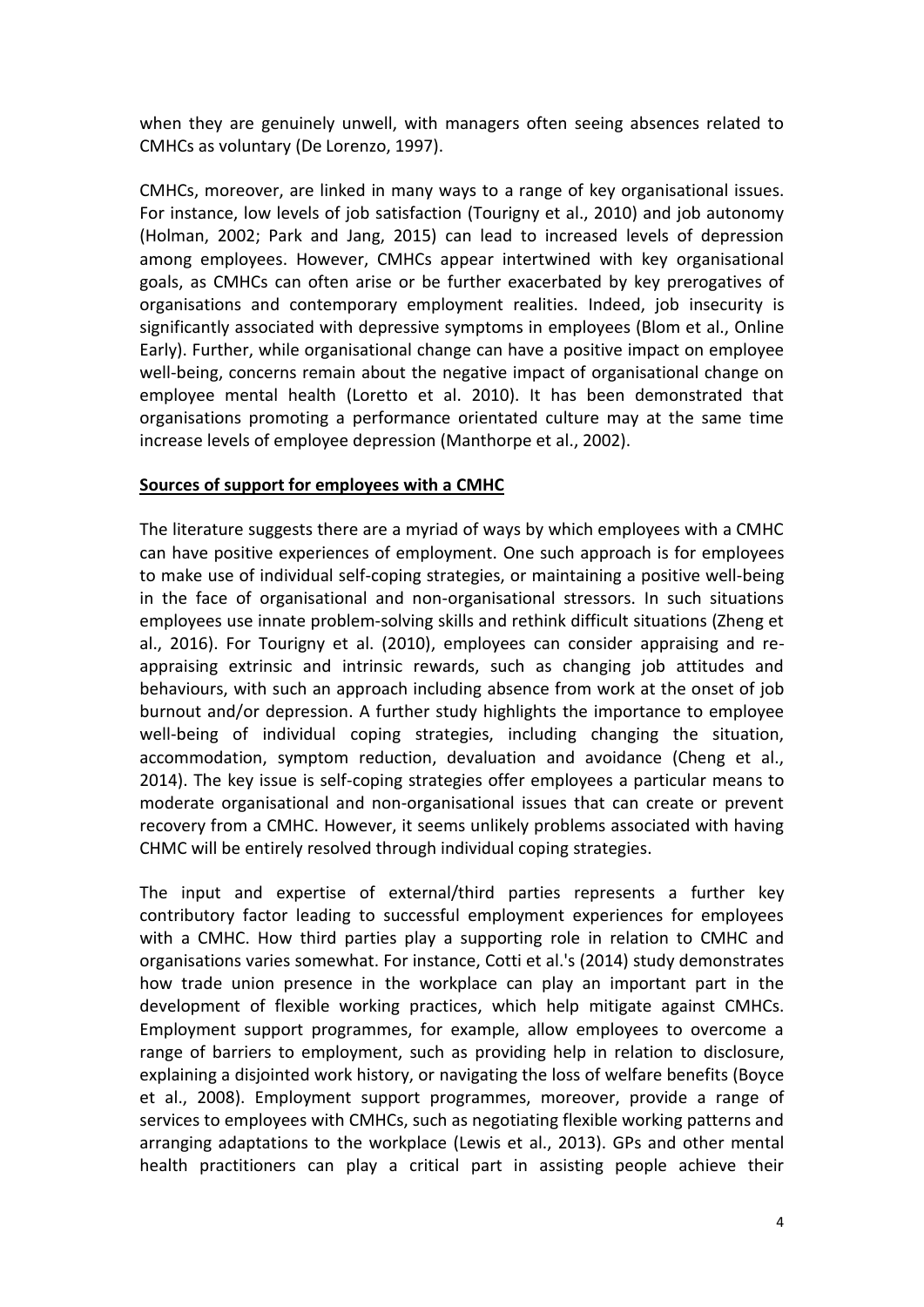employment ambitions, as well as maintain better mental health in their working lives (Bacon et al., 2010). GPs and mental health specialists are able to help keep people in employment, for example, by providing return to work advice for patients to share with employers, which could act as a means by which employees and employers can negotiate health and work adjustments. Such mental health experts, moreover, can play a key role by building relationships with providers of employment support programmes (Boyce, 2009).

Perhaps the most significant contributory factor to successful employment for employees with a CMHC involves the direct input of the employer organisation. Indeed, the organisational role in such situations represents a large portion of the literature on employment and CMHCs. In larger organisations, for instance, employers may provide a range of support for employees with a CMHC through employee assistance programmes (EAPs). EAPs in the UK can help individual employees cope with stressful experiences (Bhagat et al. 2007). Cox et al. (2004), moreover, believe occupational health, a function standing at the interface between work and health, can play an increasing role in attempts to reduce or prevent CMHCs in organisations. Occupational health regimes are said to assist in the successful employment of employees with a CMHC in three ways: develop interventions to reduce risk of mental health problems at the organisational level, contribute to work design and management, and play a part in mental health first aid. There is the view the HRM function, particularly in large organisations, can provide a wide-range of pastoral support for employees, although such practices have declined somewhat in recent times due to HRM function moving away from its welfare-orientated past (Gray, 2008).

Linked in with HRM practice are organisation-wide anti-disability practices, some widely applicable and some specific to tackling employee mental well-being. Examples of such practices include stress awareness campaigns or graded absence practices, which allows employees to work-part-time, work full-time hours but perform modified tasks, or perform regular tasks with reduced input, while receiving a combination of sick pay and salary/wage (Cocker et al., 2014). Closely aligned to such practices is the need for effective and appropriate management of disclosure and personal information, or a need to be prepared to revise what information is to be shared in the workplace through the duration of employment (Hielscher and Waghorn, 2015). At a more general level, it has been said employees with a CMHC are more likely to have successful experiences of employment where organisations build strong discourses of mental health well-being (Irvine, 2011), practice transformational leadership (Kensbock and Boehm, Online Early) and incorporate values of more inclusive community-based arts or sports organisations, (Fujimoto et al., 2014). Such practices help employees with CMHCs by, for example, making situations where employees are likely to be better equipped to talk to others when experiencing mental health difficulties, improving employee self-concept, as well as creating common interest activities, and therefore allowing diverse employees to create a greater sense of shared identity.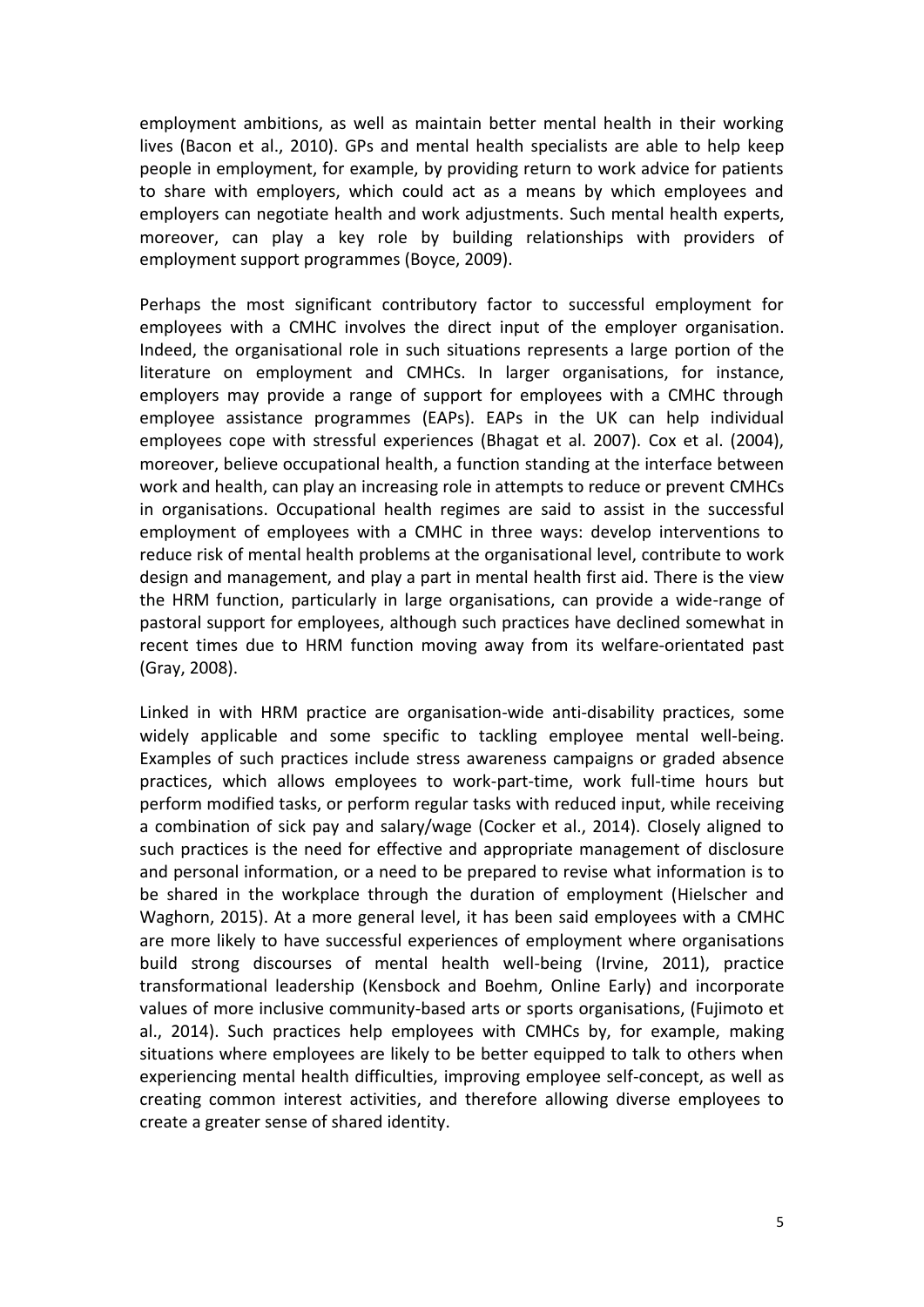A further angle on employer input in organisational support for employees with a CMHC involves line management. According to Shift (2009, p. 1):

The role of line managers in improving access to good work for people with mental health conditions is crucial. A supportive, responsive and inspiring line manager who works to understand the needs of employees can make an enormous difference to the individual whilst helping to break down the stigma and discrimination barrier surrounding mental health issues.

How line managers can be supportive in such situation varies. Generally, line managers play an important supporting role by complimenting formal practices with informal and day-to-day support practices (Roulstone et al., 2003). Line managers, as such, can help train employees with CMHCs to develop coping strategies (Sainsbury et al., 2008), or help create a climate to lift the veil of secrecy and ambivalence, which often surrounds mental health, such as by encouraging open discussions surrounding mental health (Schott, 1999). Line managers can make an important difference by learning to recognise an employee with a CMHC (Johnson and Indvik, 1997) and to encourage employees to seek professional help or advice (Martin et al., 2015). Importantly, line managers can manage emotional responses of colleagues and staff to situations related to employees with a CMHC (Ostell, 1996). In order to avoid an escalation in emotional responses, it has been demonstrated how line managers must put time and effort into building trusting relations with all those potentially affected (Tse, 2004). Further, line managers have the capacity to make important minor adjustments to individual working patterns and allow the employee to have more job control (Holman, 2002).

In sum, it is evident successful support for an employee with a CMHC can vary significantly and likely to involve unique combinations of support practices. However, it is far from clear what combinations of support practices works better than other combinations, especially as what organisations provide will vary even more. Before discussing a research methodology to allow an investigation of support strategies, it is important to discuss an analytical framework to help such an investigation.

## **The social model of disability**

The social model of disability is an analytical framework particularly relevant to investigating workplace inclusion and exclusion. Advocates of the social model of disability do not deny impairment, but instead challenge the conventional view of impairment being the main cause of disabled peoples' economic and social disadvantage (Barnes, 2012). The social model of disability emerged as an alternative conceptualisation of disability because of the limitations associated with medical views of disability. Such a shift came about because an emphasis on individual impairment and difference has historically led to little protection for disabled people (Oliver, 2013). Disability and the social model of disability have been defined as: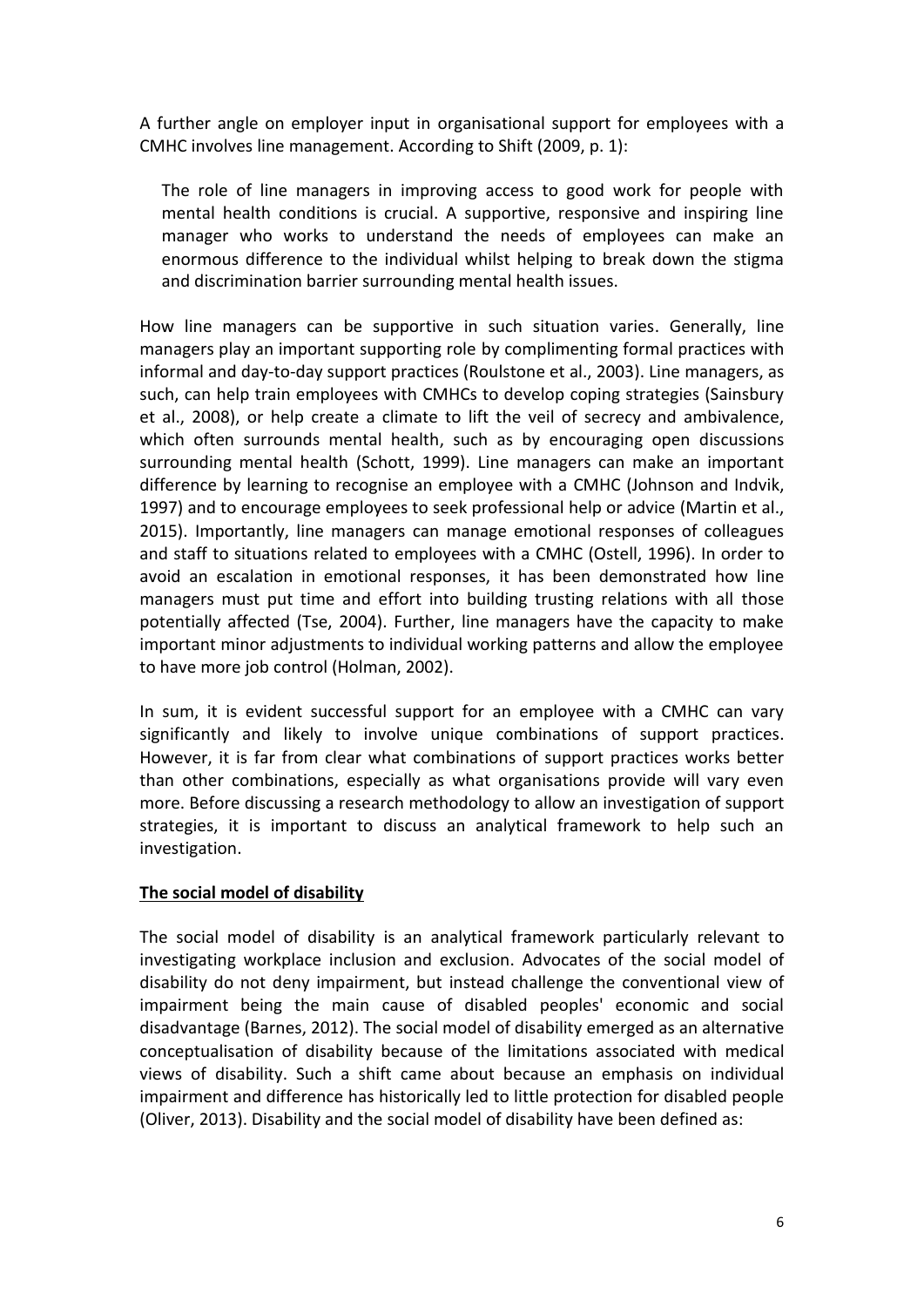... the product of specific social and economic structures and aims at addressing issues of oppression and discrimination of disabled people, caused by institutional forms of exclusion and by cultural attitudes embedded in social practices (Terzi, 2004, p. 142).

In this article, disability is not the impairment (i.e. depression and/or anxiety); disability is the social and economic structures of work organisations, such as the attitudes and behaviours of managers and colleagues towards employees with a CMHC, as well as how the economic imperatives of organisations puts absolute limits on reasonable adjustments required to make employment "disability friendly". Disability in this article also relates to the less than helpful behaviour and attitudes of external/third parties to the employment relationship, as well as the individual pursuit of inadequate coping strategies.

While the social model of disability is limited as an analytical framework - it allows a description of the disabling process, rather than explaining it (Beckett and Campbell, 2015); it is not a neat holistic explanation for all aspects of disabled peoples' exclusion (Tregaskis, 2002); and disability is often defined in absolute rather than relative terms (Clarke et al., 2009), the social model of disability is noted by range of relevant and valuable strengths in relation to employment and CMHCs. A key advantage of the social model of disability, as such, is it is an approach allowing a theorisation of the ideological undertones of management attitudes to disability (O'Neill and Urquhart, 2011). The social model of disability privileges work and organisation over and above the individual (Duckett, 2000). The social model is efficient at revealing the most valued disability practices (Lewis et al., 2013), as well as offering an efficient means to tease out differences between exclusionary practices related to different disabilities (Duff and Ferguson, 2011). The approach has already been successfully used to explore the disabling forces faced by employees with a range of hidden disabilities (e.g. see MacDonald, 2009; O'Neill and Urquhart, 2010; Richards and Sang, Online Early).

The principles of the social model of disability can be used in a range of ways so as to explore disabled people's experiences of employment, such as focusing on barriers to employment (Edwards and Boxall, 2010). Such an approach involves principles ideally suited to the current article, including focusing attention on the voices of disabled people (MacDonald, 2009), capturing how people perceive their own disability and how they overcome difficulties encountered (Poria et al., 2011) and getting disabled people to share their experiences regarding attitudinal and social barriers (Naraine and Lindsay, 2011). It is anticipated employment for most people with a CMHC is likely to be far from ideal, with disability/general support practices and barriers to employment co-existing in most instances. The next section considers a methodology to effectively tease out and articulate such realities.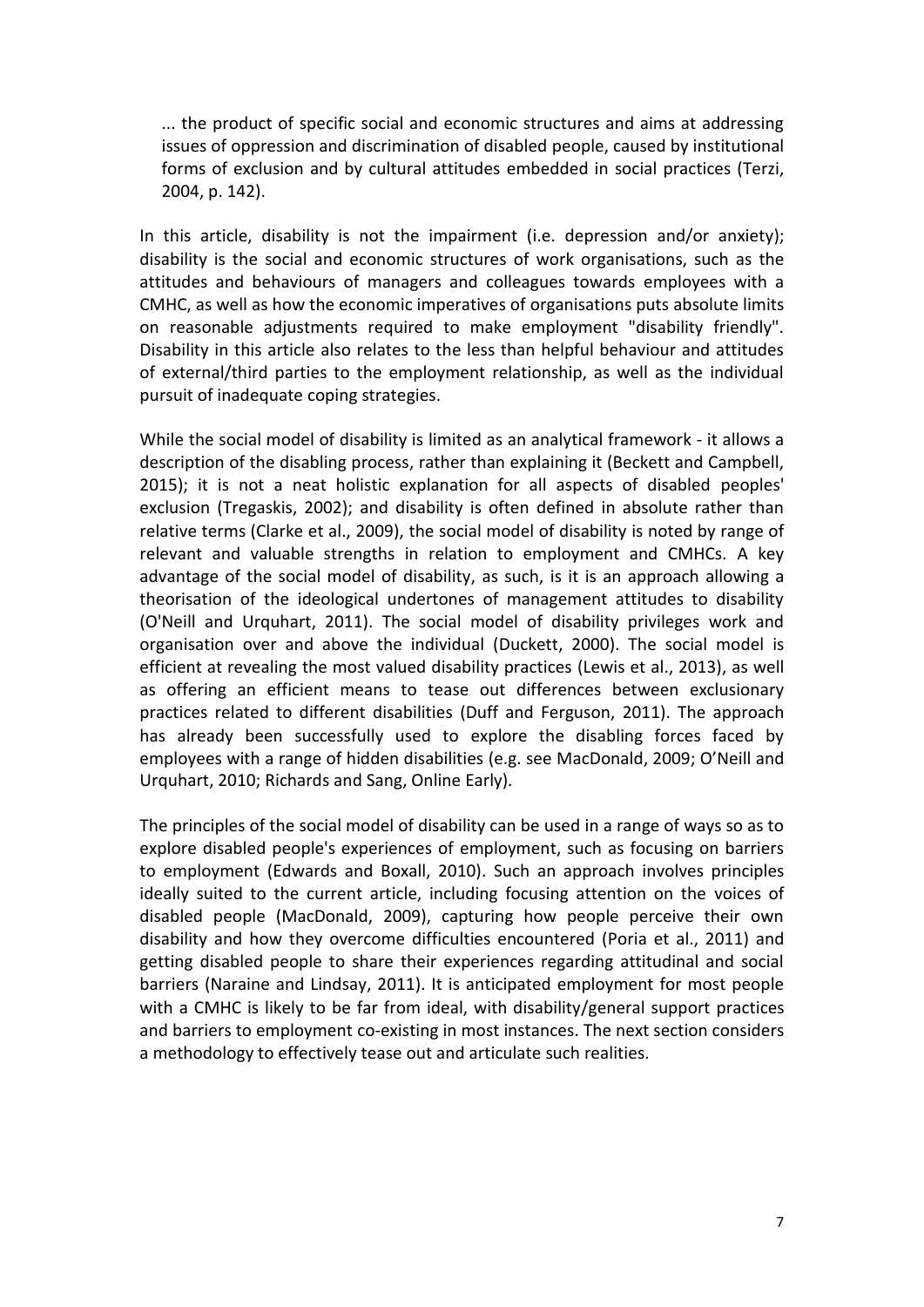### **METHODOLOGY**

In the line with the prior discussion of the social model of disability, a qualitative approach was adopted as the means to explore support practices and barriers to employment for people with a CMHC. Qualitative methods, moreover, were seen as more ideally suited to the task because they are far more efficient at collecting rich data when compared to quantitative methods (Gilbert et al., 2008). A qualitative approach allows researchers to be flexible and pragmatic, yet at the same time perform a broad and systematic form of research (Davies, 2006).

In order to explore the realities of coping with a CMHC in employment, semistructured interviews were conducted with 31 people, living and working in the Central Belt of Scotland, with a diagnosis of one or more CMHC (see Table One). Semi-structured interviews were chosen to establish *what works* for, and what barriers are faced by, each individual employee. The participants were made up of nine employees with depression, seven with anxiety and fifteen with a co-diagnosis of depression and anxiety. In more detail, interviews were used to provide insights into the lived experiences of being employed while at the same time as experiencing a CMHC. A professional search organisation was used to recruit from what is essentially a difficult to access research group. A formal diagnosis of a CMHC was not required of prospective participants, although experiences of the diagnosis process and ongoing clinical support was a feature of the interviews.

#### **TABLE ONE GOES HERE**

The majority of those interviewed were in their 40s (12) and 50s (10), with an average of age of 45 years (see Table One). The participants were made up of 23 women and 8 men. Occupational details of the participants vary somewhat, from routine front-line work to much more highly skilled work required of, for example, a social worker or manager (see Table One). Interviews were mostly conducted by telephone, with 10 participants agreeing to face-to-face interviews, and took place between autumn 2011 and spring 2012. Interviews ranged from 45 minutes to two hours and averaged approximately 75 minutes in length. All interviews were transcribed verbatim by a professional transcription company, resulting in transcripts with a word count of approximately 255,000 words.

During the interviews participants were asked a range of questions based on the following themes: the nature of the individual's work, stress at work and in domestic situations, workplace and wider support in relation to CMHCs, management of absences related to CMHCs (if applicable) and the impact of CMHCs on workplace relationships. Steps were taken at all stages of the data collection process to protect the interests of the research participants. In order to protect the interests of research participants, information sheets, consent forms and information on specialist support for CMHCs were provided to interviewees.

The interview data were analysed using template analysis (King, 2004). Template analysis was a preferred choice as this approach allows priori codes to be identified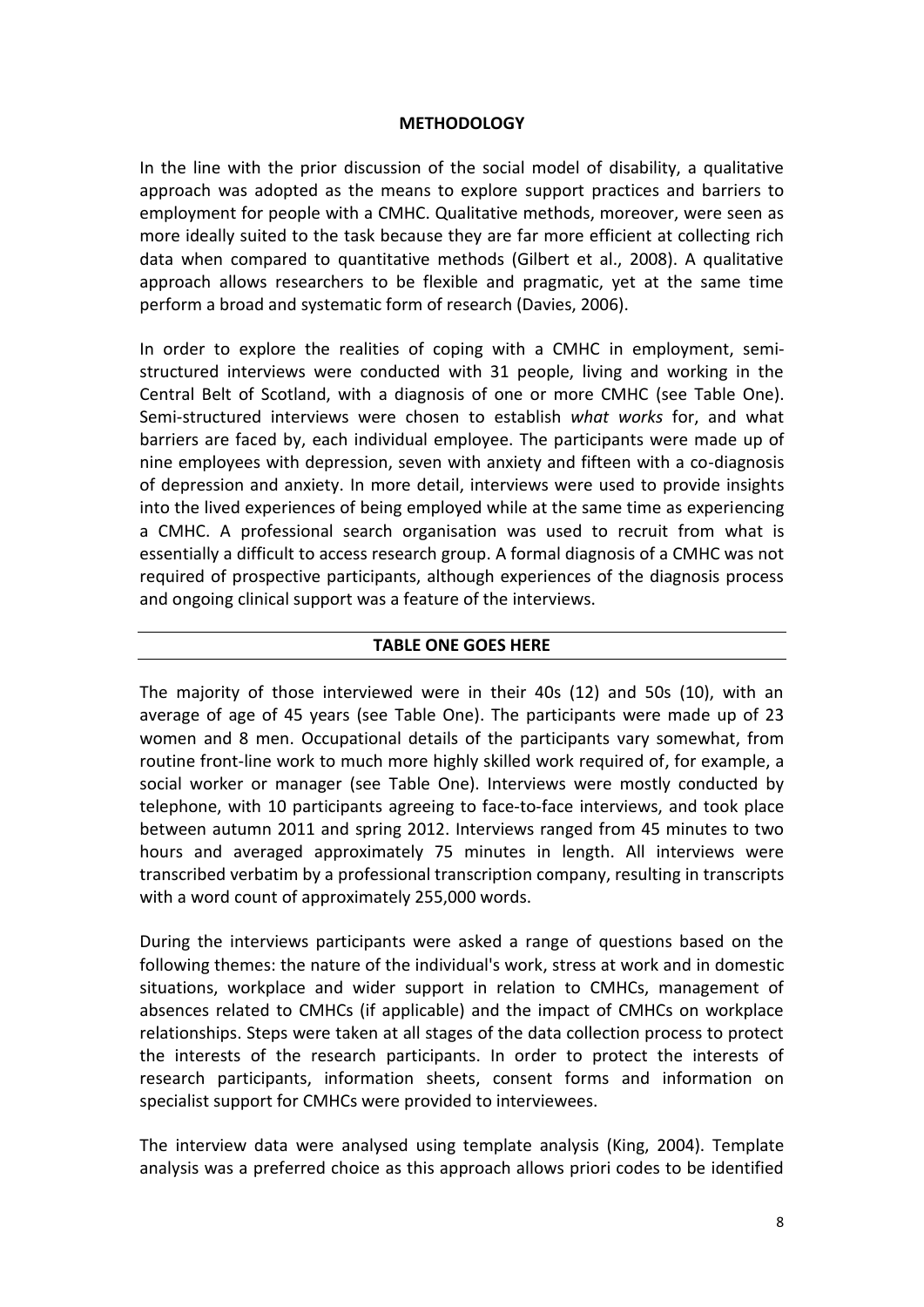in the literature and for post-hoc codes to be added as data analysis progresses. Template analysis was the approach employed because it is useful in attempts to understand large datasets (Berta et al., 2010). Priori codes identified via an analysis of the literature related to employment and CMHCs, focused very much on, for example, individual coping strategies, including ways by which individual can re-think problems; external/third party support mechanisms, such as GPs and other mental health practitioners; and, organisational support mechanisms, such as occupational health and line managers. Despite consulting a large range of literature related to CMHCs, social model of disability and employment, a range of ad-hoc themes emerged from analysis of the interview data. Ad-hoc codes followed very much in the line with priori codes, but were typically characterised by informal aspects of support practices and barriers to employment. Examples of ad-hoc codes includes, for example, support behaviour provided by colleagues and team members and disabling informal cultures found in employer organisations. In total, 23 priori and ad-hoc codes related to employment support, and 36 priori and ad-hoc codes related to barriers to employment, were eventually used to analyse the dataset.

### *WHAT WORKS* **FOR EMPLOYEES WITH A CMHC?**

Analysis of the data led to the emergence of a two-fold picture of holding down a job while at the same time as having a CMHC. This analysis revealed a surface account of such situations, principally the sort and amount of support practices, as well as barriers, featured in the experiences of employees with a CMHC (see Table One and as an ongoing reference point for this section of the article). Importantly, analysis of the data provided a much more in-depth understanding of support practices and barriers to employment. In this section of the article, data is presented, analysed and discussed in terms of these two key themes, thus paving the way for a final concluding discussion on the *what works* process.

### **Supporting employees with a CMHC**

As shall be seen later in this sub-section, compared to other forms of support, individual coping strategies did not figure highly in discussions with participants. Indeed, only 10 from 31 participants believed self-coping strategies helped cope with employment. Coping strategies discussed included re-thinking problems (Tourigny et al., 2010; Zheng et al., 2016):

When I can feel [anxiety] coming on me I just go into my head and say "no, you cannie go down there, you've been down that road before" ... I could sit and I could think of everything and I could sit and cry and cry and feel sorry for myself but it wouldn't do me any good, that's the way I look at it and I've got a lot more positives than I have negatives if you know what I mean and that's what I keep thinking on to get me by. (Interview 30, Georgina, General Retail Assistant).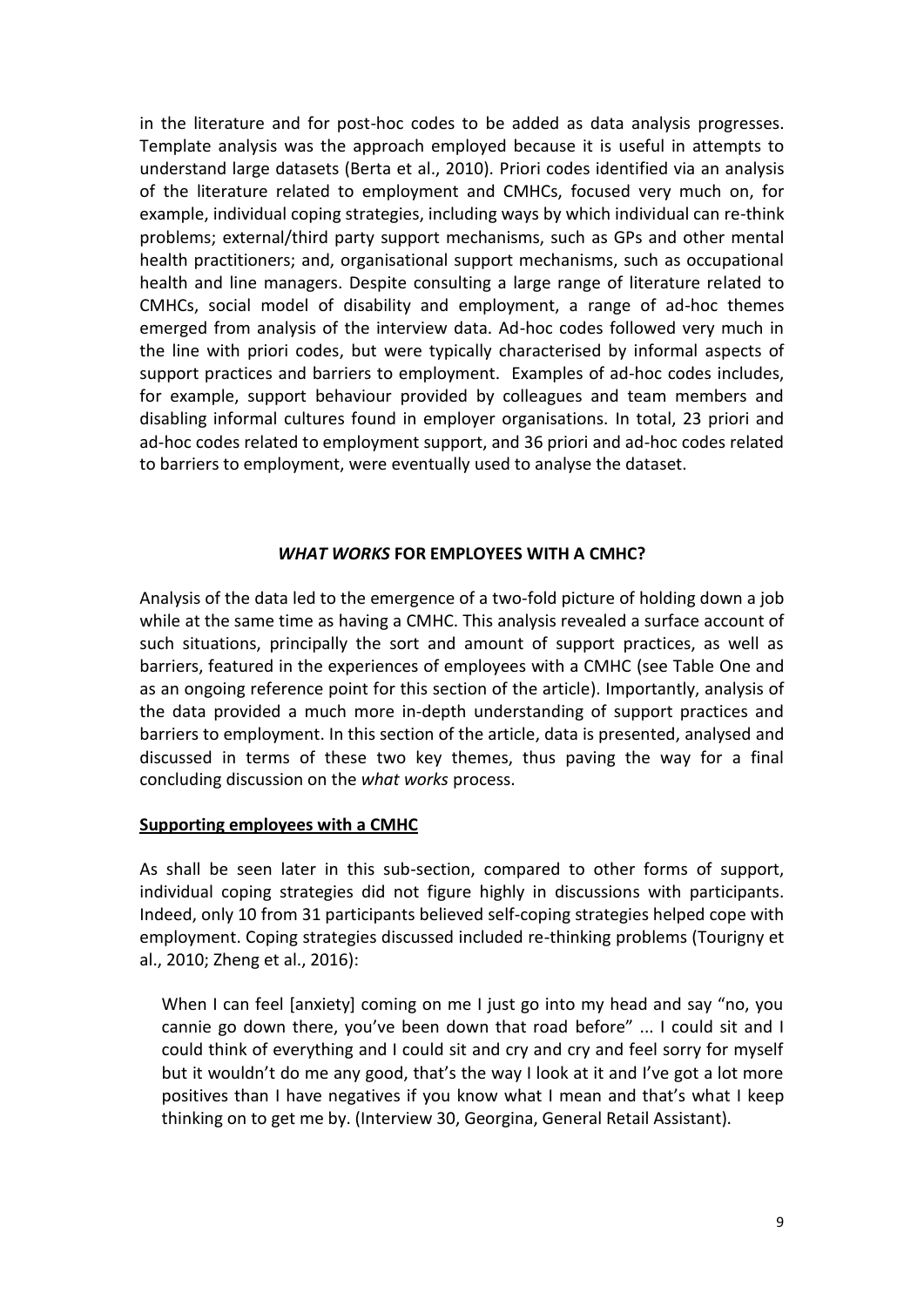Coping strategies discussed included reference to physically changing the situation that is a key cause of the CMHC (Cheng et al., 2014):

[Workload] does affect your home life as well but I try and not let it. I'm very much now, I go in and do my hours and I'm home. Whereas before I would have stayed on another hour or two hours but no, not anymore. (Interview 28, Brodie, Police Officer).

Despite being the least likely form of support discussed by participants, it is evident where such strategies are used they have the potential to make an important difference for the individual concerned.

External or third party organisations provided marginally the most common and consistent forms of support for employees with a CMHC. Given all participants were in employment and holding down a job, it was unsurprising to hear no discussions of employment support programmes (Boyce et al., 2008) in interviews. Instead, four forms of support provided by external/third party organisations dominated discussions with participants. The support of a GP, for example, figured positively in the support process for all but two of the participants (Bacon et al., 2010):

Well what [the GP has] done is he's said to me "any time if you feel things are getting too bad come and tell us", I mean sometimes me and him would sit and blether until probably everybody's appointments were late, do you know what I mean? (Interview 1, Isla, Head Controller).

Just over half of the participants spoke highly of the support provided by a mental health practitioner, such as professional counsellor, when seeking help to cope with a CMHC (Boyce, 2009):

... I went to the counselling and I felt that helped a lot more, you know, I felt that was better for me, you know I was able to kind of speak and just basically give my worries if you know what I mean... (Interview 18, Rory, Sales Assistant).

A slightly lower figure reported working in an organisation where trade unions were recognised. Several of such individuals believed trade union representation (Cotti et al., 2014) specifically played an important part in the support process:

...the union person was constantly in touch with me and he was trying to say "look you've not done anything wrong" he was really supportive, he was supportive of me and we went to different meetings... (Interview 27, Emily, Civil Servant).

A handful participants, moreover, discussed how close dealings and interactions with customers of the organisation provided an important distraction from anxiety ridden thoughts:

...just say, for instance, I was working on my own, just say it was a library or something like that, or just say I was in Asda and packing shelves, I dinnae think I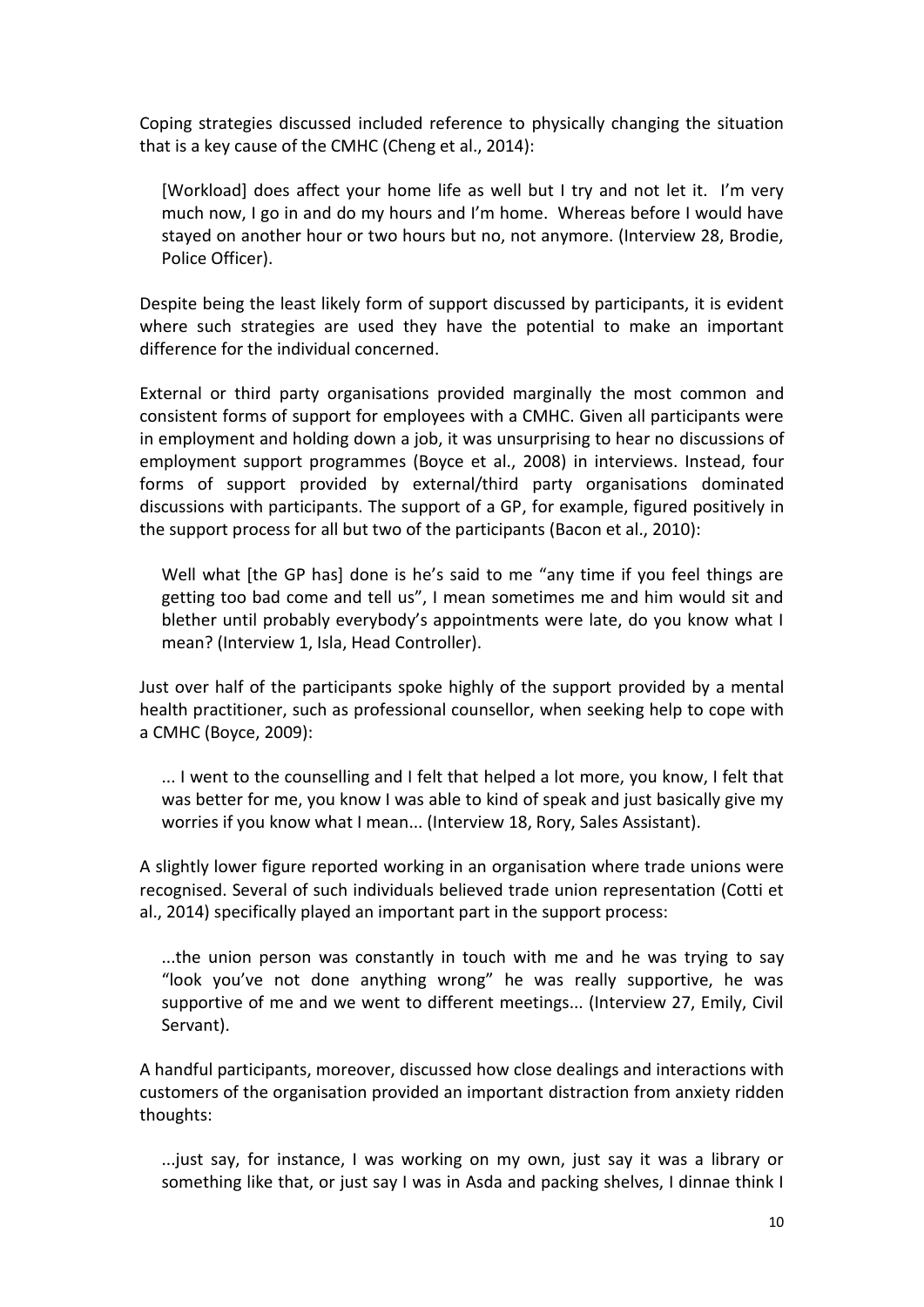could cope... in hairdressing, it's the client you're dealing with and they've all got a different story to tell you. (Interview 17, Alice, Hairdresser).

However, it was close family and friends that came closest in terms in numerical terms to matching the support provided by GPs. Such support appeared important in terms of having understanding and trusting people around at critical times:

... [my partner] is quite good [when I'm having a bad time]; he'll just go away and leave me, he's quite laid back, he doesn't really argue back, he's probably really good for me than other relationships I've been in... (Interview 7, Isabella, Hairdresser and Care Assistant).

Also I've got a lot of support in the sense that I've got a good family and good friends and a good partner, so I think that sort of helps me break out of it once in a while... (Interview 23, Julia, Call Centre Operator).

In terms of support provided entirely and exclusively by organisations, discussions with participants suggested such forms of support are marginally less common than support provided by external/third parties. The spread of access to organisational support was more irregular than in the case of external/third party support. Indeed, discussion of organisational support varied from not being available or taken up by three participants (interviewees 4, 23 and 24) to as many as six forms of organisational support discussed by one interviewee (interviewee 29).

In terms of the specifics of support provided by organisations, the majority of participants discussed drawing on support from line managers. Line management support varied across discussions with participants, yet typically took the form of, for example, informal day-to-day minor adjustments to the daily routine (Roulstone et al., 2003):

[My line manager is] really understanding and I can say to her this is happening and she'll say: "I'll get somebody else to do that job". (Interview 2, James, Limousine Driver).

Line managers making minor adjustments to working patterns (Holman, 2002) were a further common feature of the interviews:

... [my manager] could understand, and like a lot of maybe my tasks that I had if I didn't feel like being out on the shop floor, or whatever, he would [say:] "just do whatever in the back shop away from people". (Interviewee 21, Sarah, Care Assistant).

Interviews revealed details of how line managers could encourage employees to seek professional help related to an apparent change in mental well-being (Martin et al., 2015):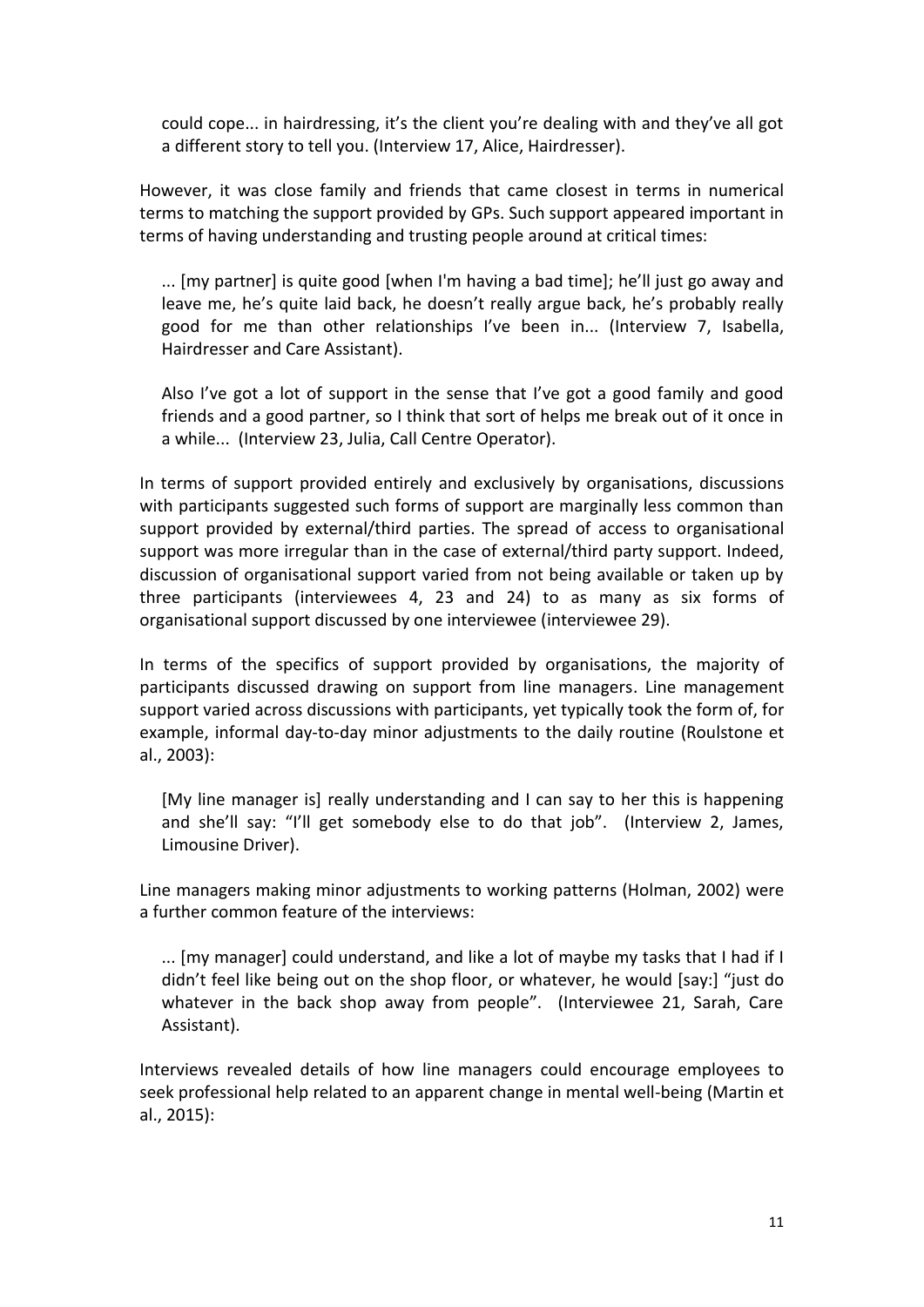… [my line manager] was egging me to go to the doctor and she knew that there wasn't something quite right when I went back to work as well, that I was feeling down and whatever. (Interviewee 8, Niamh, Domestic Assistant).

However, little evidence emerged from interviews concerning line managers taking a wider or strategic stance in relation to CMHCs, such as, training employees to cope better (Sainsbury et al., 2008) and encouraging open discussion about mental wellbeing (Schott, 1999). Further, despite difficulties discussed concerning the attitudes and behaviour of colleagues, little evidence emerged from interviews concerning line managers managing emotional responses of colleagues towards employees with a CMHC (Ostell, 1996).

Approximately one-third of the participants, moreover, typically employed by large public and private organisations, discussed receiving support from an EAP (Bhagat et al., 2007):

[I can access an EAP] through a company called [WXYZ] and I've used them myself, they're very good. (Interviewee 14, Lucy, Telephone Advisor).

Provisions by occupational health (Cox et al., 2004) were common features of interviews with employees of large, often public sector organisations:

And [occupational health] do an assessment on you and they send the report back to the work. Well, they done that for me and the work agreed that I would need to… I've not had any problems since. (Interviewee 16, Katie, Civil Servant).

HR practice cropped up in similar scenarios and evidence of a pastoral role for HR in relation to CMHCs emerged from the findings (Gray, 2008):

No, it would have got to that stage [discipline], but it was Human Resources that were involved, they were quite good, well you sort of phone them up... (Interviewee 29, Jessica, Sales Support Manager).

However, anti-disability practices (Cocker et al., 2014) appeared a minor of feature of the findings, except in the case of some larger organisations:

I work for a big organisation, so yeah, they do and we have like health checks and all that, if you want to go along to them, we have opportunities to go to that, we've opportunities to go to like alternative therapies for stress... (Interviewee 25, Maria, Venue Supervisor).

Finally, but far from least, the role of trusted individual colleagues and in some case the wider team, was a common feature of interview discussions. Indeed, more than half of participants discussed such support and the importance of having understanding colleagues in close vicinity: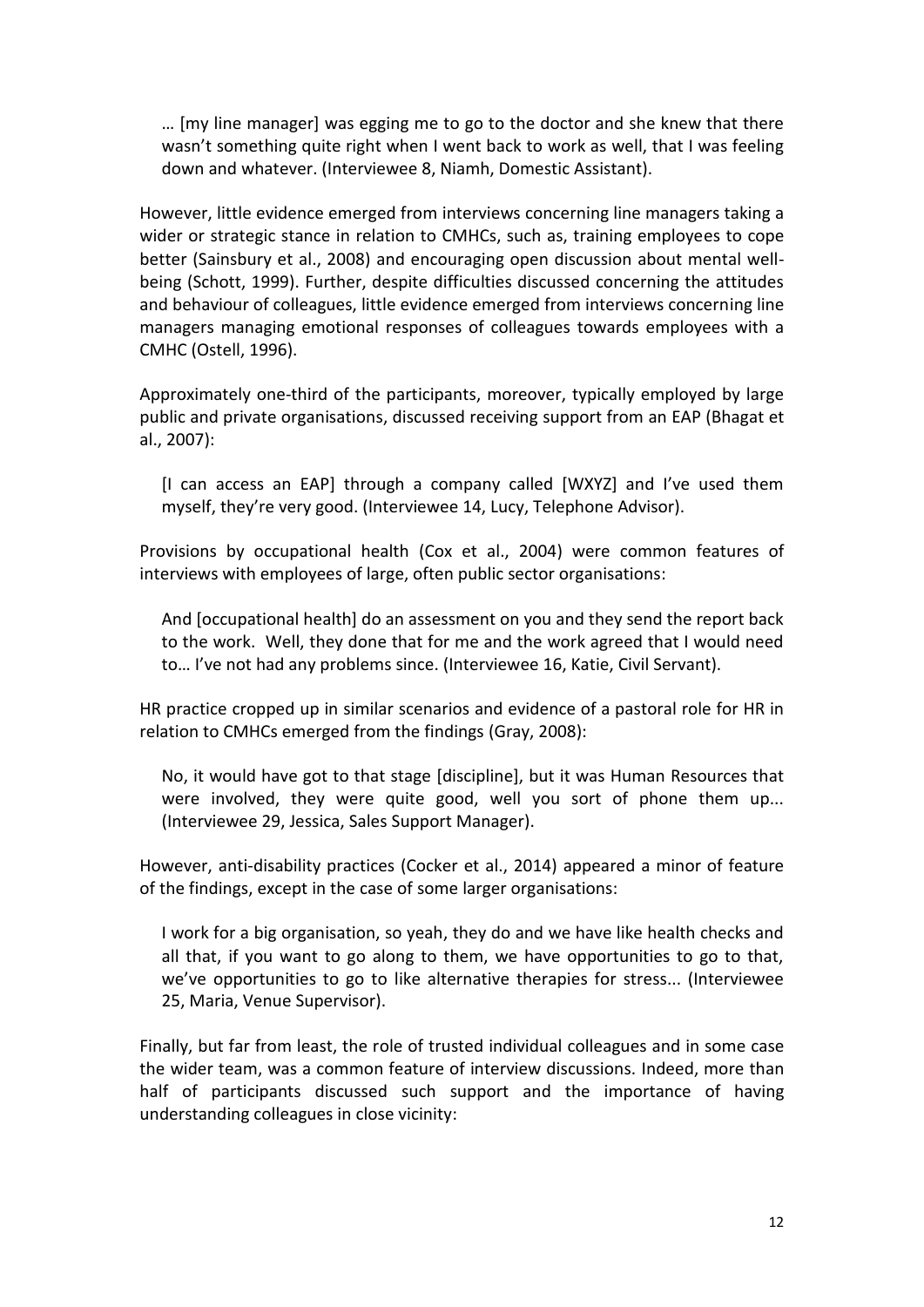Yes, there was one colleague that did just that, you know, generally: how are you doing? And again, some days you would be doing really well and you'd say yeah, I'm fine actually... (Interviewee 6, Erin, Civil Servant).

Well, the teachers I was working with at the time, yeah, were very supportive and my other teaching assistants, yeah they were too. (Interviewee 11, Iona, Teaching Assistant).

The picture surrounding coping at work with a CMHC, however, would be far from complete without a consideration of the range of barriers widely discussed in the interviews.

### **Barriers to employment for employees with a CMHC**

Analysis of the interview data in relation to employment barriers revealed a range of general noteworthy observations. Firstly, there was an evident variation in the number of barriers to employment employees discussed by participants, from zero (interviewee 9) to fourteen (interviewee 1). Secondly, many of the support practices discussed in the previous section, either individual, external/third party or organisational, had the potential to be interpreted or experienced as barriers to employment. Interestingly, barriers related to employer organisations outweighed barriers related to individual coping strategies and external/third party organisations. Finally, no one barrier dominated discussions with interviewees, therefore suggesting problems with employment and CMHCs are based on a widerange of combinations of barriers to employment.

In terms of specific barriers to employment, discussions with participants revealed two key barriers to employment related to individual attempts to cope at work with a CMHC. Indeed, the stigma of having a CMHC (Brohan, et al. 2012) affected the employment experience of nearly 60 per cent of the interviewees:

No, I've never even gave [counselling] a thought to be honest. I mean I know there's probably groups out there you know that could help me  $-$  it's just a thing I've never even thought about, because sometimes I'm a bit embarrassed with it. (Interviewee 10, Rose, Caretaker Cleaner).

Linked to stigma, a further key barrier related to limited or problematic individual coping strategies. If anything, such instances of coping strategies made the employment situation worse:

I should have went to the Doctor at the beginning. As I say, being a proud man it was a case of, "no I'll work through it, I'll live through it", and stuff like that you know, which was silly. (Interview 18, Rory, Sales Assistant).

External/third parties were linked to barriers to employment. For instances, in approximately 30 per cent of participants discussed difficulties related to interactions with GPs and mental health specialists: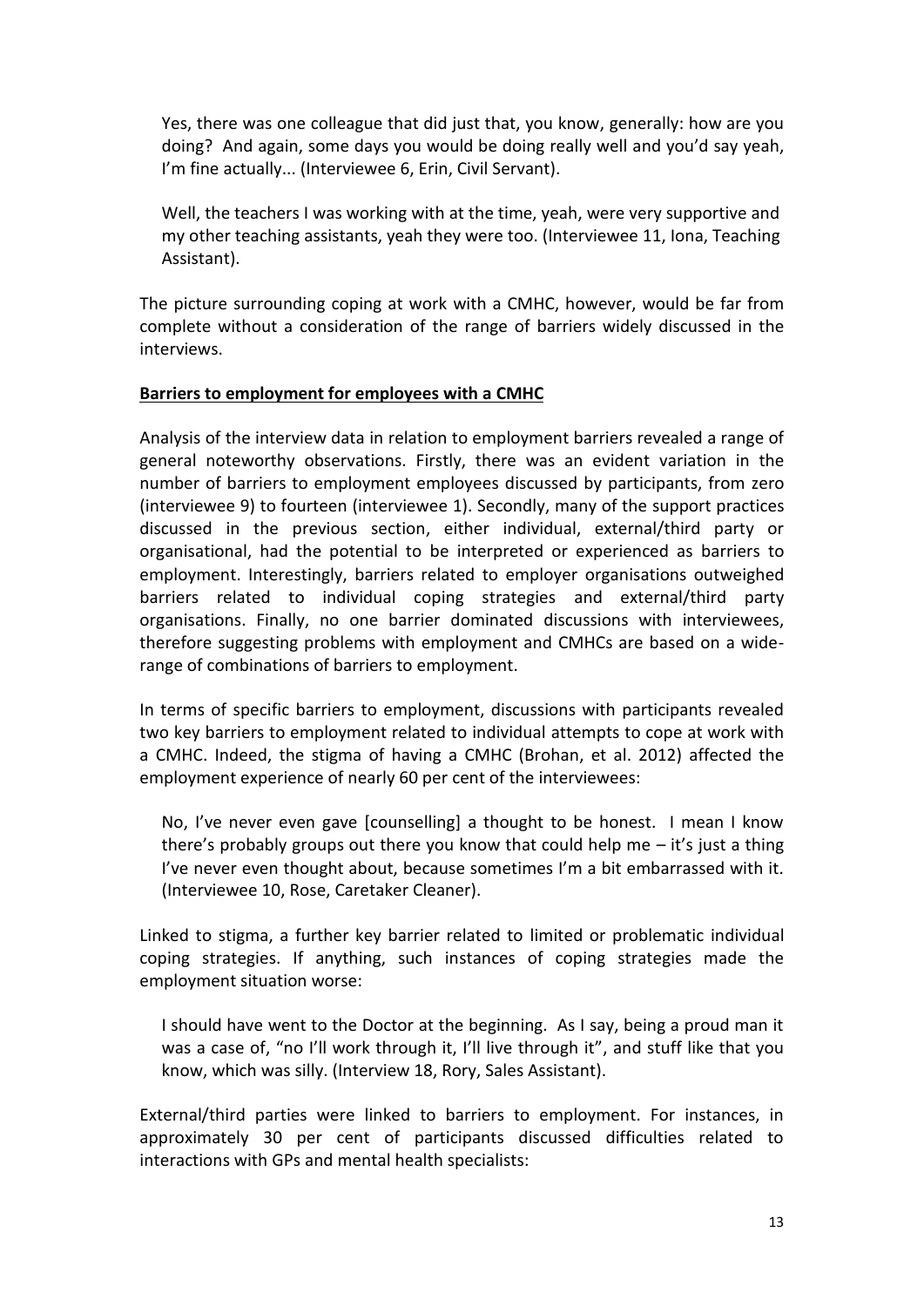The doctor gave me the usual tablets and stuff to try and get some sleep, but I realised early that that wasn't the route I wanted to go down, so I stayed off of them... I would always feel that I'm just a number with them, you know, I'm just another face that walks in, tells them their problems, and the guy says well, you'll get over it, take your tablets, you know (Interviewee, Harris, Joiner).

Trade unions proved to be problematic in about 25 per cent of cases, with a lack of presence a key issue:

On the nightshift we never really got to see a union representative or anything, we used to like when I'd done day shift and back shift before we used to get to meet her at least every month and filled you in with what's going on... (Interviewee, Niamh, Domestic Assistant).

Organisational factors, however, proved to be the most significant aspect of employment barriers discussed in the interviews. By far the biggest problem involved line manager behaviour and attitudes (Sainsbury et al., 2008), as discussed by approximately 50 per cent of all participants:

Well I had one experience with [my line manager], he more or less says: "look you'll just need to get on with it," ken what I mean, and more or less "give yourself a shake" ... [he doesn't] really understand what you're going through. (Interviewee 5, Elidh, Care Assistant).

The same could be said for colleagues and team members who were also widely discussed in terms of being barriers to employment:

No I never really needed to tell them I just… the younger ones didn't even ask, they weren't interested and one older one didn't really ask either, so no, nobody asked so I didn't say. (Interviewee 20, Imogen, Bar Person).

In quite a different vein, approximately one-third of participants discussed how the pressures/intensity of a performance orientated culture (Manthorpe et al., 2002) got in the way of a pre-existing CMHC or went on to play a part in generating a CMHC:

So it does get a bit stressful sometimes, a lot of work... it's like corporate culture gone wild, do you know what I mean, everything's like forced down your throat about how you have to support your managers, you have to do this, this, this... (Interviewee 13, Caitlin, Bank Associate).

HR practice (Sainsbury et al., 2008), particularly in terms of a pastoral role, was discussed during interviews as a key barrier to employment. HR practices in such situations came across as a distant and detached management function:

[I haven't managed to speak to HR] because the office is in Birmingham. I never had nothing, the only contact details I had was Payroll department, uniform department and my supervisor. (Interviewee 15, Callum, Security Guard).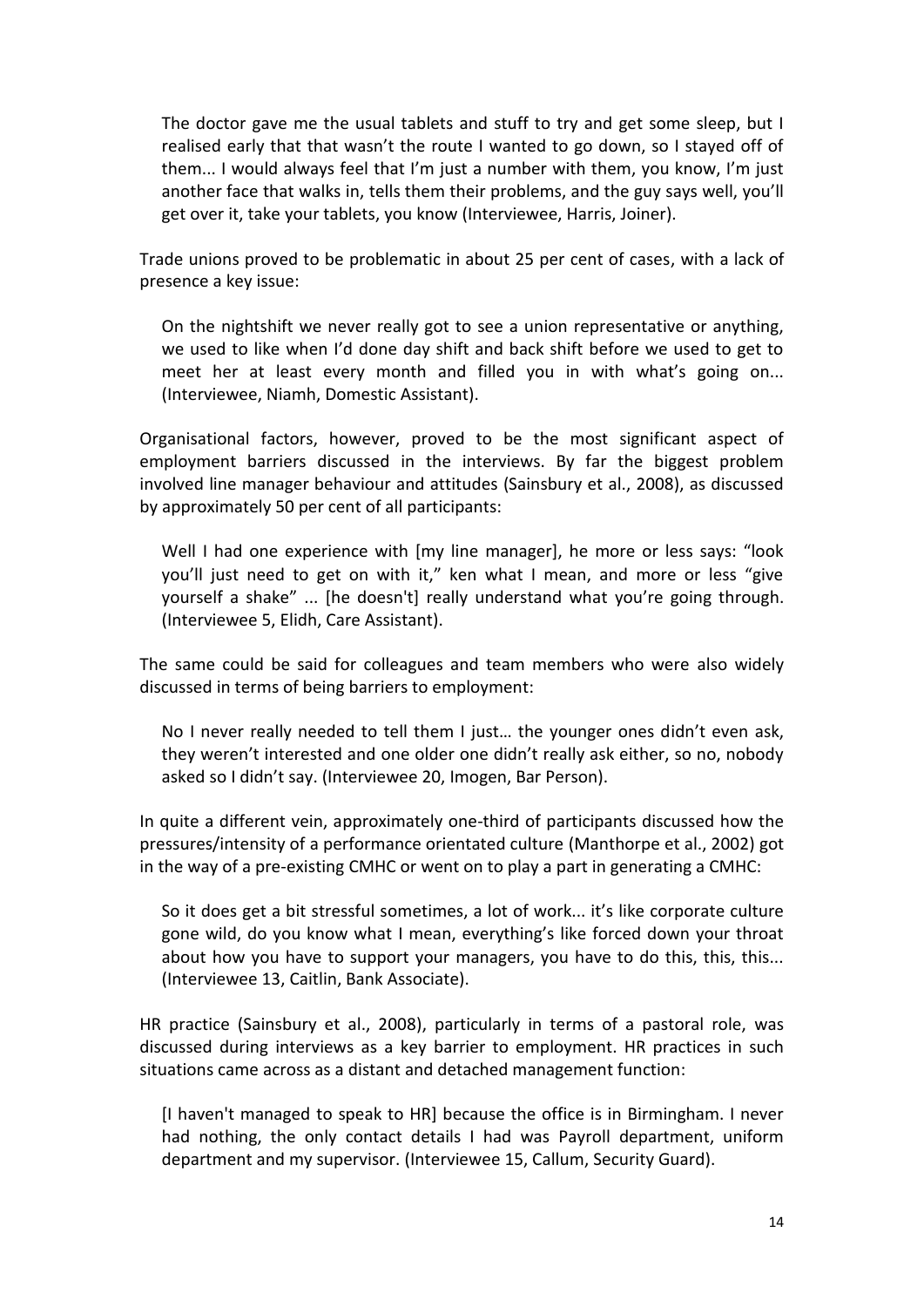Further HR-related practices, such as managing absenteeism (Coker et al., 2014), were seen as problematic in relation to a CMHC:

I believe in absence management and I think it should be used for people who take every Monday off because they're on the piss all weekend but when it comes to people who are obviously having serious difficulties then it's really quite punitive. (Interviewee 19, Thea, Social Worker).

Approximately a quarter of the participants discussed a range of other organisational factors mitigating against otherwise positive experiences of employment. These included difficulties arising from the personal impact of organisational change (Loretto et al., 2010):

It's not even subtle changes it's been wholesale changes... Well the stress for me was when I came into this position I had a massive clear up job on because there was just total miss-management prior to when I took over with regards to… (Interviewee 24, Cameron, Team Manager).

Finally, informal cultures, such as sexual discrimination and/or bullying behaviour, represented a further unwanted range of barriers to coping at work with a CMHC:

I've always worked in basically a male environment which didn't really bother me, do you know what I mean, I could work fine with them, but when you were getting undermined I think… it was a transport company I worked for and a lot of them, a lot of the people that came from the other place obviously that were the bosses and things like that found it very hard that a female was in charge. (Interviewee 1, Isla, Head Controller).

Despite earlier reporting a wide range of support available to employees with a CMHC, the interviews made it quite apparent how good parts of such support were often weakened and undermined by a similarly wide-range of practices-comebarriers.

### **DISCUSSIONS AND CONCLUSIONS**

The vast majority of literature regarding CMHCs and employment is characterised by a focus on particular types of support and disabling processes. The aim of this research article, however, was to explore the experiences of employees with a CMHC in relation to the full range of available support practices and employment barriers. This aim was to be achieved by drawing on a methodology based on lived experience interviews and a theoretical framework informed by the social model of disability. By adopting a novel approach to exploring employment and CMHCs, the study threw up a wide-range of key and important findings. These findings are summarised as follows.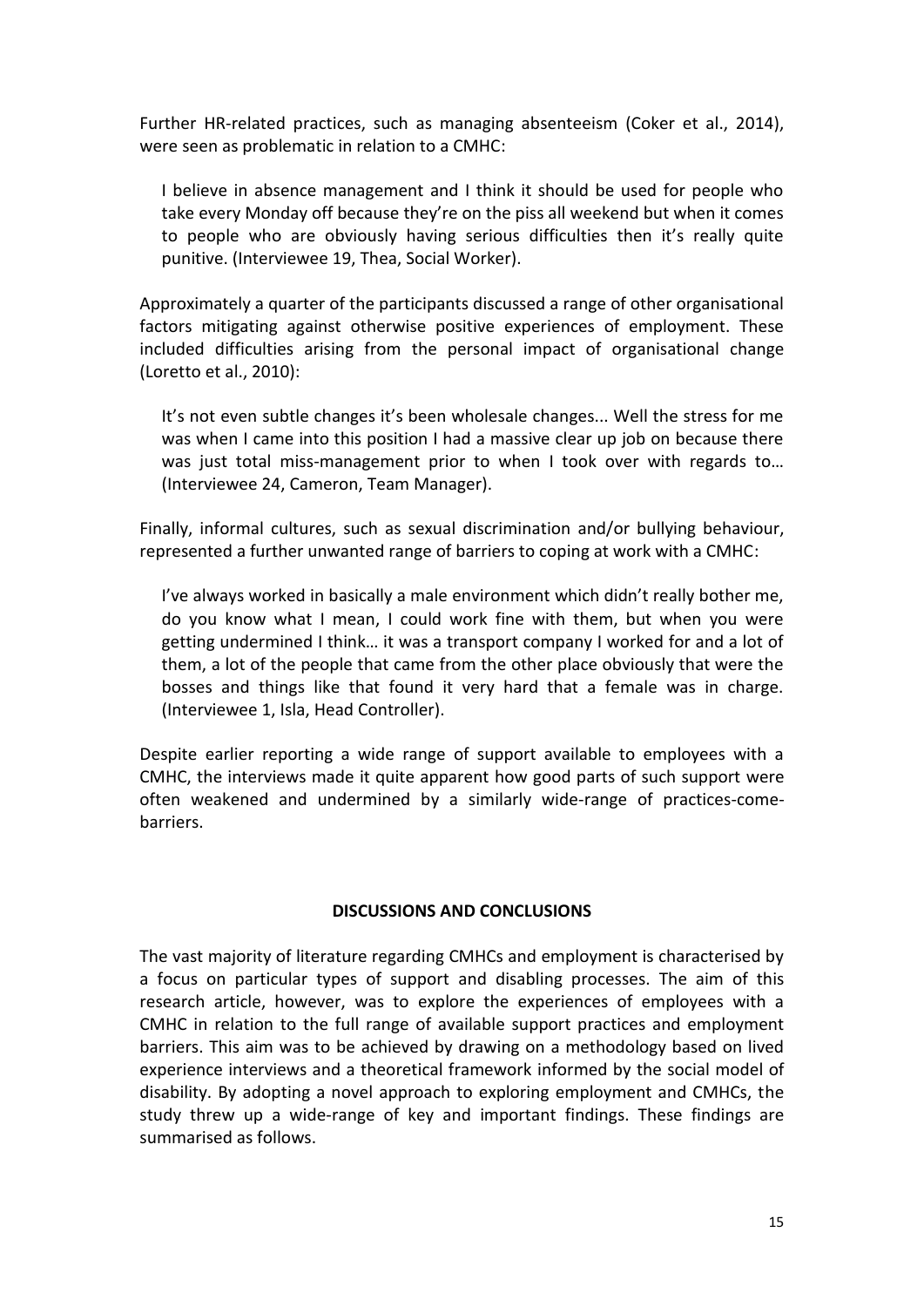The first key finding was the support needed by employees with a CMHC and the barriers faced by people in employment with a CMHC are both interlinked three-way processes, and reliant upon a combination of factors related to the individual, external/third party organisations and employer organisations. In other words, in one sense, the *what works* process is dependent on the commitment and effort from a range of loosely connected stakeholders. Such parties, moreover, operate in different and separate ways to each other. Similarly, the disabling process is dependent upon broadly the same factors and processes. Further, the three-way process is not even, nor is it consistent. At the least, the evidence suggests both employees and employers could be more consistent in terms of making the *what works* process work.

The criticality of a cross the board personal support behaviour in the *what works* process represents the second key finding. While it would be unreasonable to suggest support behaviour compares with the input to the process by GPs and mental health specialists, participants consistently discussed how support behaviour made an important difference to their day-to-day lives. Indeed, the findings suggested support behaviour should come from the full range of stakeholders to the support process, including GPs, partners, family members, close friends, line managers, HR practitioners, trade union representatives, colleagues, wider team members and even customers.

The third key finding is the *what works* process appears to be a largely rudderless process, with one stakeholder rarely taking full ownership of the problem. Further, support, and ultimately barriers to employment, appeared to be determined almost on a random basis. However, while it was evident some employer organisations went to considerable lengths to support employees with a CMHC, much of the good work was often undone by a range of practices attributed to the employer organisation.

A fourth and final key finding is the vast majority of employees with a CMHC were far from thriving in their employment. The findings were more indicative of employees variously getting by, rather than thriving at work, with no guarantees the *what works* process would continue to lean towards a positive outcome. A good analogy for the *what works* process would be of a double-edged sword - a precarious situation, with the potential to provide both favourable and unfavourable outcomes. For instance, the *what works* process is likely to stop functioning should an employee be expected to rely on a less than supportive line manager or GP.

Collectively, the findings have wider implications. Firstly, the study makes for a unique and novel contribution to the literature on employment and CMHCs. This has been achieved by harnessing the voices of employees with a CMHC, but more importantly, allowing employees to say *what works* for them. A second wider implication is the study has further strengthened the role and value of using the social model of disability as a means to theorise disabled employees' experiences of employment. By taking this approach, the study extends the social model of disability by identifying the importance of considering multiple and mutual facets to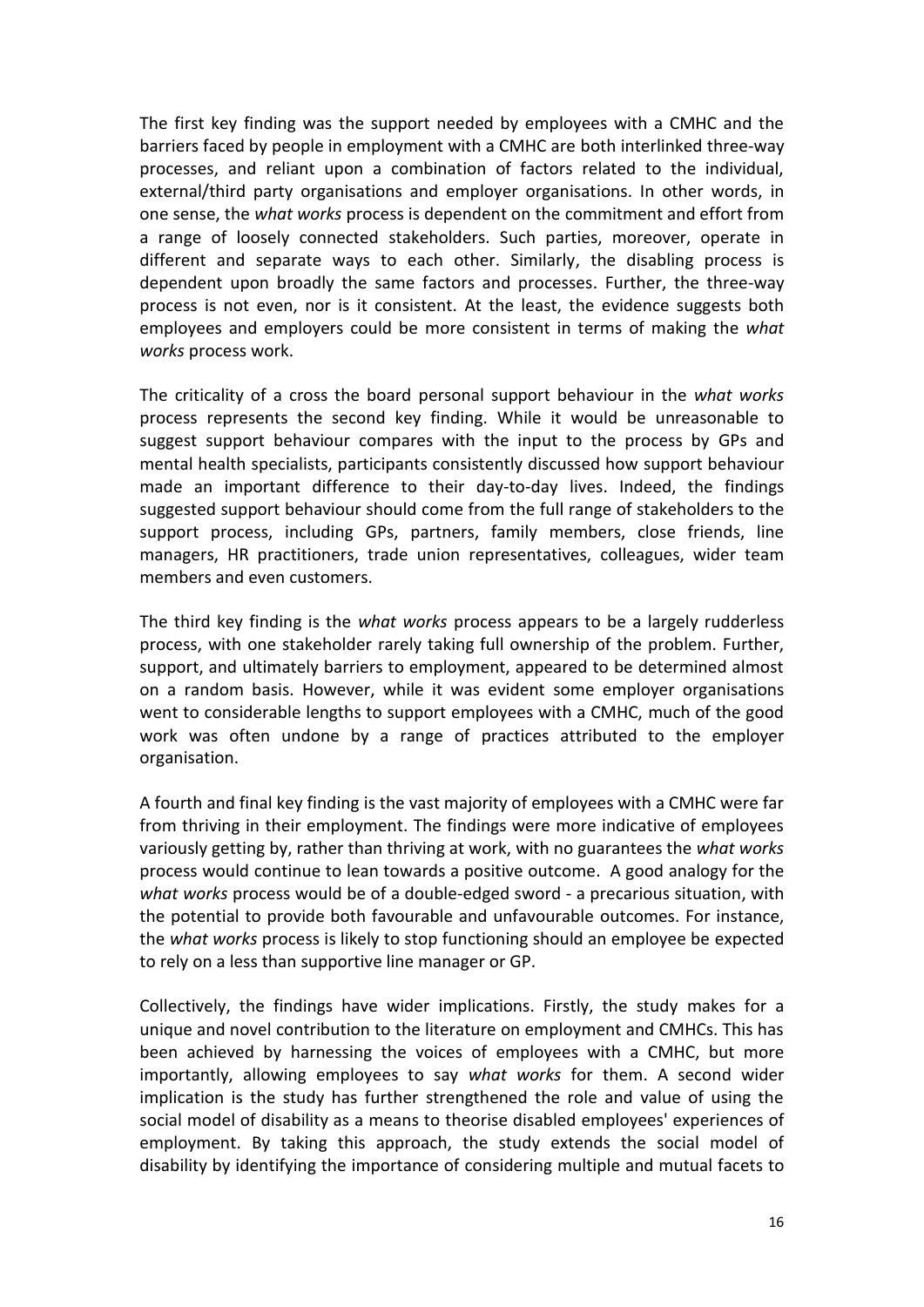both the disabling and enabling process. The study has wider implications in terms of practical value, particularly in terms of informing HR practice. The study, for example, stresses to HR practitioners both the wider and finer aspects of supporting an employee with a CMHC, especially in terms of highlighting the many informal, subtle and inter-linked and inter-dependent aspects of the *what works* process.

The study in question, however, is limited in a range of ways, with such limitations representing an important part of making recommendations for further research in this area of employment and disability studies. For instance, further research on employment and CHMCs, considering the full range of facets to the *what works* process, is likely to benefit from quantitative methods and much larger samples of employees. Quantitative methods would allow for the consideration of the full-range of variables related to the *what works* process, as well as variables given limited coverage in this article, such as age, gender, job and cause of CMHC. The current study is limited in terms of being a snapshot approach to exploring employment and CMHCs. Further research would almost certainly benefit from quantitative or qualitative longitudinal methods, which would allow for patterns to be explored as the *what works* process evolves and no doubt changes over time.

### **Acknowledgements**

This research article was funded by the Scottish Association of Mental health.

#### **REFERENCES**

- Bacon, J., Grove, B. and Lockett, H. (2010), *Mental Health and Employment: Key Opportunities to Put Policy Into Practice*. Available at: http://baseuk.org/knowledge/mental-health-and-employment-key-opportunities-put-policypractice
- Barnes, C. (2012), 'Re-thinking disability, work and welfare', *Sociology Compass*, Vol. 6, No. 6, pp. 472-484.
- Beaumont, J. and Lofts, H. (2013), *Measuring National Well-being - Health, 2013*, London: ONS.
- Beckett, A. and Campbell, T. (2015), 'The social model of disability as an oppositional device', *Disability & Society*, Vol. 30, No. 2, pp. 270-283.
- Berta, W., Teare, G., Gilbart, E., Ginsburg, L., Lemieux-Charles, L., Davis, D., and Rappolt, S. (2010), 'Spanning the know-do gap: Understanding knowledge application and capacity in long-term care homes', *Social Science & Medicine*, Vol. 70, No. 9, pp. 1326-1334.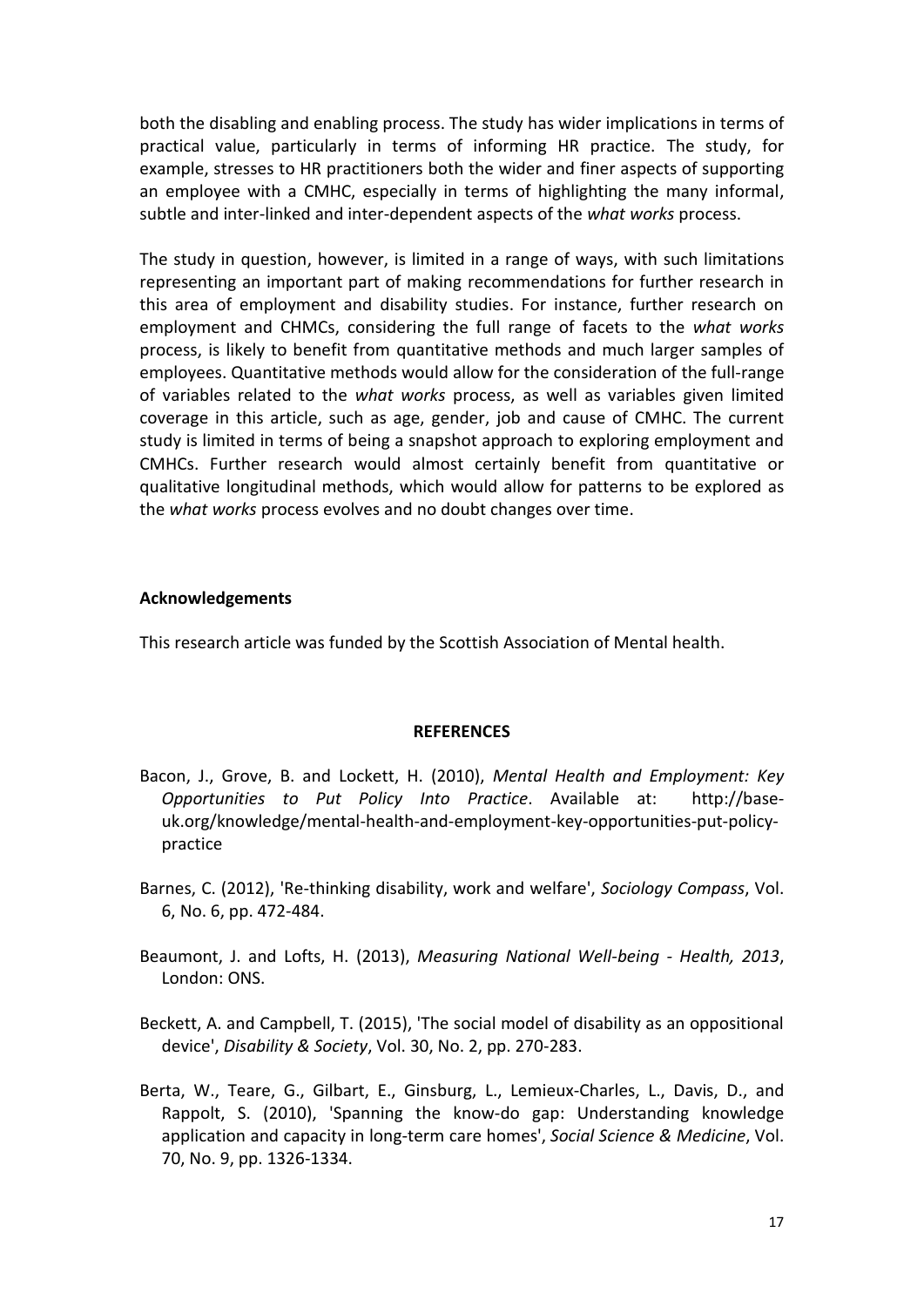- Bhagat, R., Stevenson, P. and Segovis, J. (2007), 'International and cultural variations in employee assistance programmes: Implications for managerial health and effectiveness', *Journal of Management Studies*, Vol. 44, No. 2, pp. 222-241.
- Blom. V., Richter, A., Hallsten, L. and Svedberg, P. (Online Early), 'The associations between job insecurity, depressive symptoms and burnout: The role of performance-based self-esteem', *Economic and Industrial Democracy*.
- Boyce, M. (2009), 'Mental health practitioners' role in supporting people maintain their jobs', *Mental Health Today*, October, pp. 22-26.
- Boyce, M., Secker, J., Johnson, R., Floyd, M., Grove, B., Schneider, J. and Slade, J. (2008), 'Mental health service users' experiences of returning to paid employment', *Disability & Society*, Vol. 23, No. 1, pp. 77-88
- Brohan, E., Henderson, C., Little, K. and Thornicroft, G. (2010), 'Employees with mental health problems: survey of UK employers' knowledge, attitudes and workplace practices', *Epidemiologia e Psichatria Sociale*, Vol. 19, No. 4, pp. 326- 332.
- Brohan, E., Henderson, C., Wheat, K., Malcolm, E., Clement, S., Barley, E., Slade, M. and Thornicroft, G. (2012), 'Systematic review of beliefs, behaviours and influencing factors associated with disclosure of a mental health problem in the workplace', *BMC Psychiatry*, Vol. 12, No. 11, pp. 1-14.
- Caan, W., Stanley, N. and Manthorpe, J. (2006), 'Depression and persistent effects on work: An 'expert patient' survey of 500 social workers', *Journal of Public Mental Health*, Vol. 5, No. 4, 38-44.
- Cheng, T., Mauno, S. and Lee, C. (2014), 'The buffering effect of coping strategies in the relationship between job insecurity and employee well-being', *Economic and Industrial Democracy,* Vol. 35, No. 1, pp. 77-94.
- Cocker F, Nicholson, J., Graves, N., Oldenburg, B., Palmer, A., Martins, A., Scott, J., Venn, A. and Sanderson, K. (2014), 'Depression in working adults: Comparing the costs and health outcomes of working when ill', *PLoS ONE*, Vol. 9, No. 9, pp. 1-9.
- Cotti, C., Haley, R. and Miller, L. (2014), 'Workplace flexibilities, job satisfaction and union membership in the US workforce', *British Journal of Industrial Relations*, Vol. 52, No., 3, pp. 403-425.
- Cox, T., Leka, S., Ivanov, I. and Kortum, E. (2004), 'Work, employment and mental health in Europe', *Work & Stress*, Vol. 18, No. 2, pp. 179-185.
- Davies, P. (2006), 'Exploratory research', in V. Jupp, *The Sage Dictionary of Social Research Methods,* London: Sage, pp. 110-111.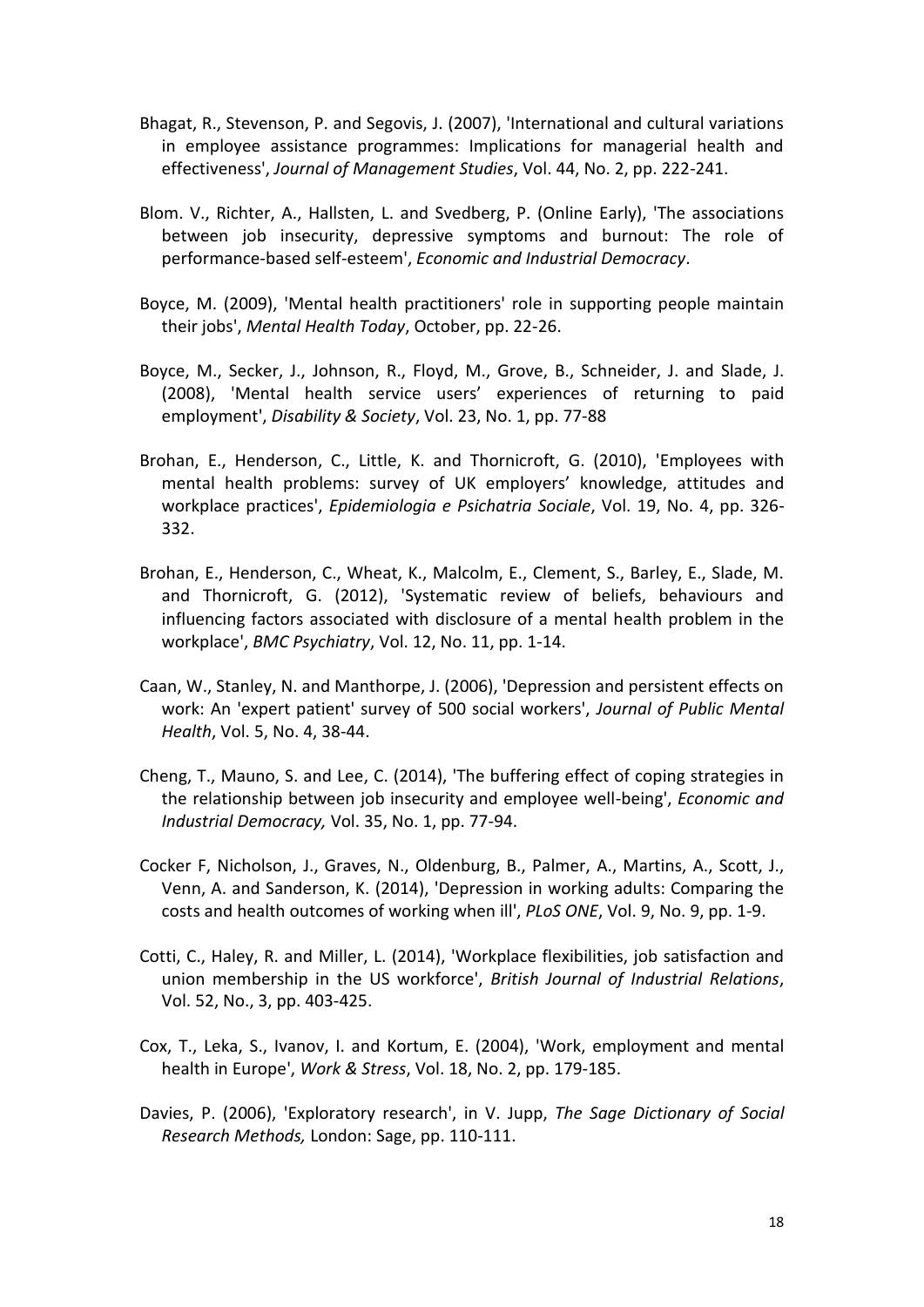- De Lorenzo, M. (1997), ''Hidden' ailments and voluntary absenteeism', *Labour & Industry*, Vol. 7, No. 3, pp. 103-124.
- Duckett, P. (2000), 'Disabling employment interviews: Warfare to work', *Disability & Society*, Vol. 15, No. 7, pp. 1019-1039.
- Duff, A. and Ferguson, J. (2011),'Disability and the professional accountant: Insights from oral histories', *Accounting, Auditing & Accountability Journal*, Vol. 25, No. 1, pp. 71 - 101.
- Fujimoto, Y., Rentschler, R., Le, H., Edwards, D. and Härte, C. (2014), 'Lessons learned from community organizations: Inclusion of people with disabilities and others', *British Journal of Management*, Vol. 25, No. 3, pp. 518-537.
- Gilbert, N. (2008), 'Research, theory and method', in N. Gilbert (ed.), *Researching Social Life,* London: Sage*,* pp. 21-40.
- Gray, H. (2008), 'Work and depression in economic organizations: The need for action', *Development and Learning in Organizations: An International Journal*, Vol. 22, No. 3 pp. 9 - 11.
- Grove, B., Secker, J. and Seebohm, P. (2005), *New Thinking About Mental Health and Employment*, Boca Raton, FL: CRC Press.
- Hielscher, E. and Waghorn, G. (2015), 'Managing disclosure of personal information: An opportunity to enhance supported employment', *Psychiatric Rehabilitation Journal*, Vol. 38, No. 4, pp. 306-313.
- Holman, D. (2002), 'Employee wellbeing in call centres', *Human Resource Management Journal*, Vol. 12, No. 4, pp. 35-50.
- Irvine, A. (2011), "Something to declare? The disclosure of common mental health problems at work", *Disability & Society*, Vol. 26, No. 2, pp. 179-192.
- Johnson, P. and Indvik, J. (1997), 'Blue on blue: Depression in the workplace', *Journal of Managerial Psychology*, Vol. 12, No. 6, pp. 359 – 364.
- Jones, M., Latreille, P. and Sloane, P. (Online Early), 'Job anxiety, work-related psychological illness and workplace performance', *British Journal of Industrial Relations*.
- Kensbock, J. and Boehm, S. (Online Early), 'The role of transformational leadership in the mental health and job performance of employees with disabilities', *The International Journal of Human Resource Management*.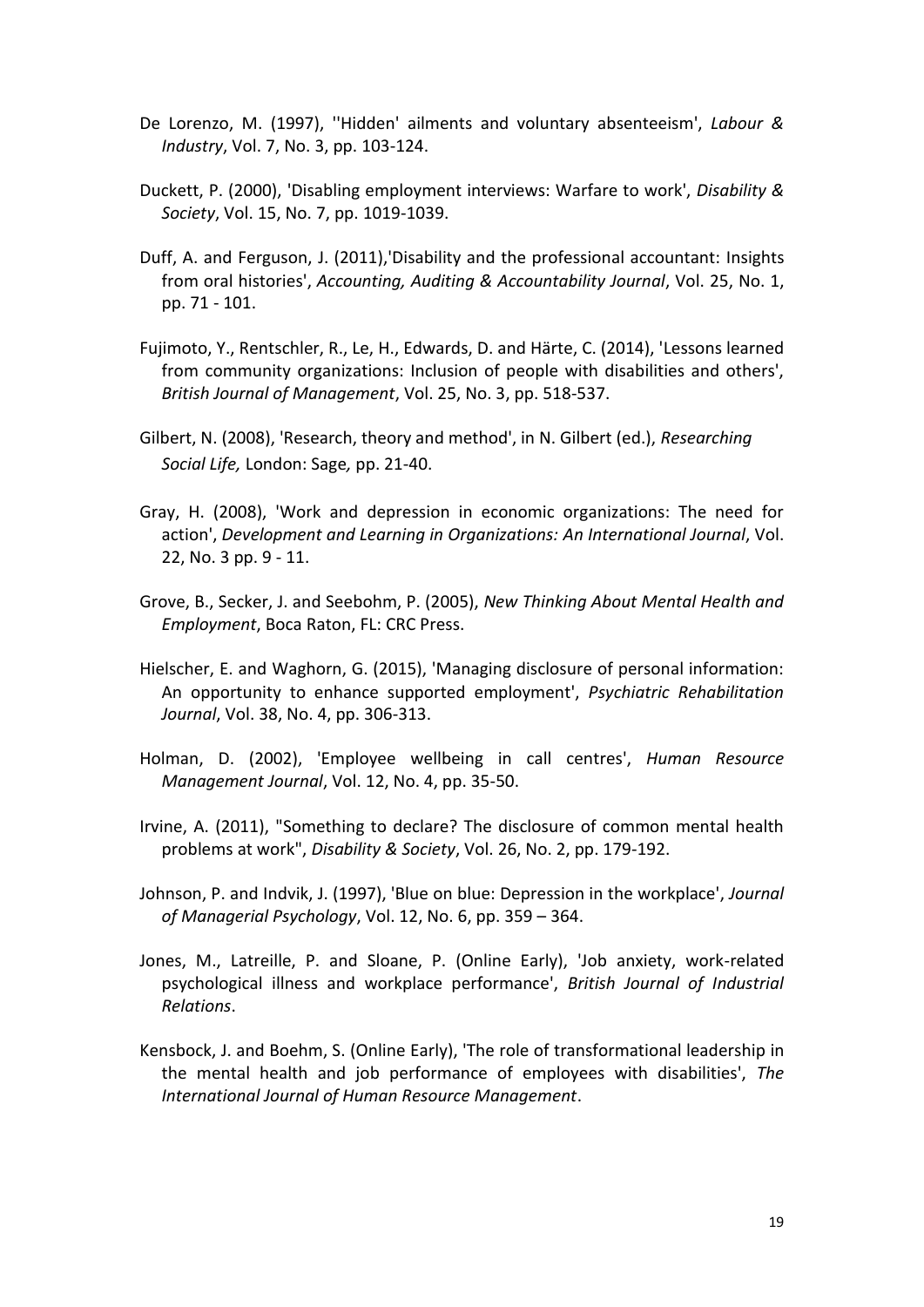- King, N. (2004), 'Using templates in thematic analysis of text', in C. Cassell and G. Symon (eds.), *Essential Guide to Qualitative Methods in Organisational Research,* London: Sage, pp. 256-270.
- Lewis, R., Dobbs, L. and Biddle, P. (2013), ''If this wasn't here I probably wouldn't be': disabled workers' views of employment support', *Disability & Society*, Vol. 28, No. 8, pp. 1089-1103.
- Little, K. Henderson, C., Brohan, E. and Thornicroft, G. (2011), 'Employers' attitudes to people with mental health problems in the workplace in Britain: Changes between 2006 and 2009', *Epidemiology and Psychiatric Sciences*, Vol. 20, No. 1, pp. 73-81.
- Loretto, W., Platt, S. and Popham, F. (2010), 'Workplace change and employee mental health: Results from a longitudinal survey', *British Journal of Management*, Vol. 21, No. 2, pp. 526-540.
- NHS (2014), *Clinical Depression – Causes*. Available at: http://www.nhs.uk/Conditions/Depression/Pages/Causes.aspx
- MacDonald, S. (2009), 'Windows of reflection: Conceptualizing dyslexia using the social model of disability', *Dyslexia*, Vol. 15, No. 4, pp. 347-362.
- Manthorpe, J., Stanley, N. and Caan, W. (2002), 'Managers and practitioners' experiences of depression: A unifying phenomenon?', *Journal of Integrated Care*, Vol. 10, No. 4, pp. 27-30.
- Martin, A., Woods, M., Dawkinds, S. (2015), 'Managing employees with mental health issues: Identification of conceptual issues and procedural knowledge for development within management education curricula', *Academy of Management & Learning*, Vol. 14, No. 1, pp. 50-68.
- Mental Health Foundation (2015), *Depression*. Available at: http://www.mentalhealth.org.uk/help-information/mental-health-az/D/depression/
- Naraine, M. and Lindsay, P. (2011), 'Social inclusion of employees who are blind or low vision', *Disability & Society*, Vol. 26, No. 4, pp. 389-403.
- Oliver, M. (2013), 'The social model of disability: Thirty years on', *Disability & Society*, Vol. 28, No. 7, pp. 1024-1026.
- O'Neill, A. and Urquhart, C. (2011), 'Accommodating employees with disabilities: Perceptions of Irish academic library managers', *New Review of Academic Librarianship,* Vol. 17, No. 2, pp. 234-258.
- ONS (2014), *Sickness Absence in the Labour Market: February 2014*, London: ONS.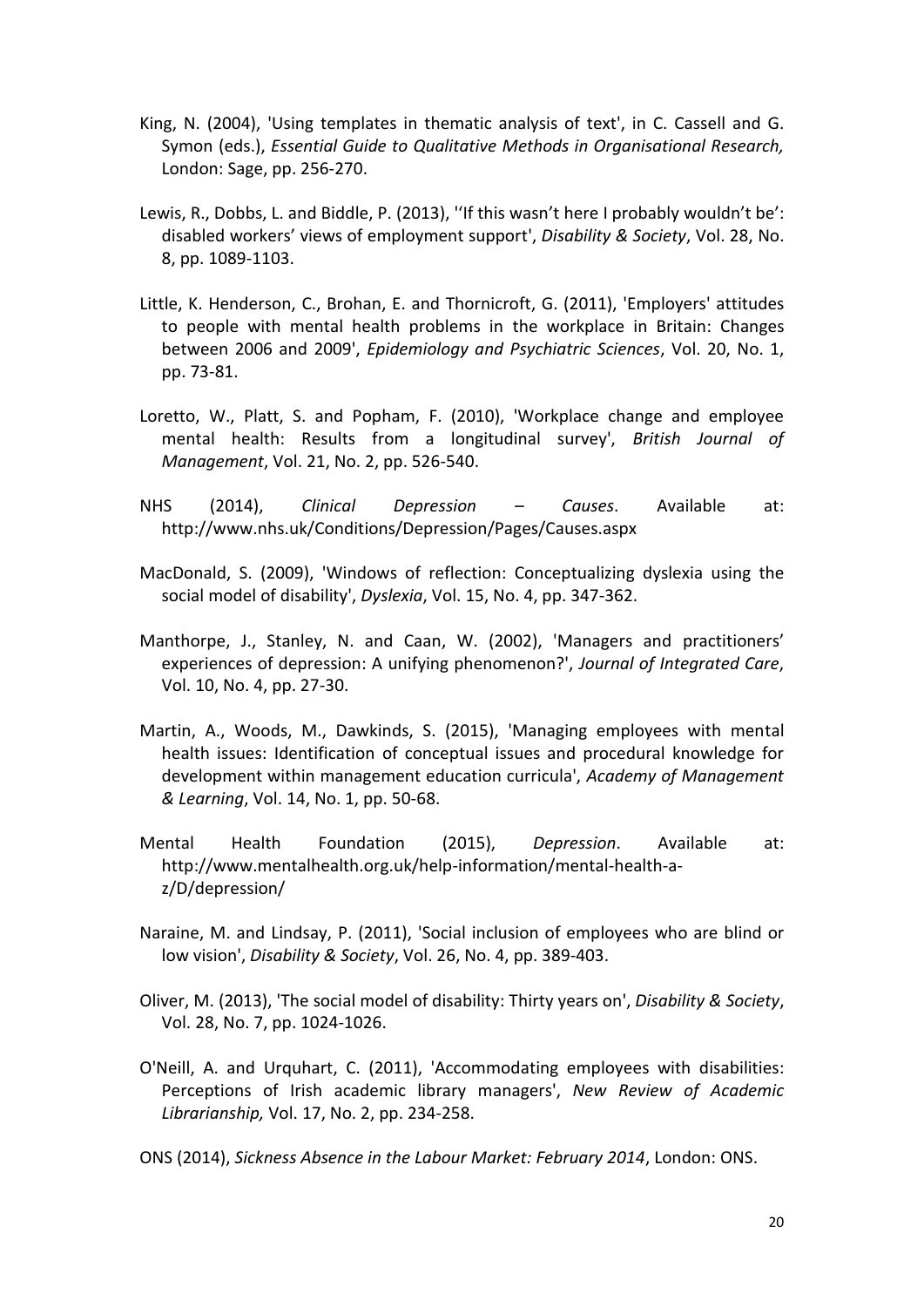ONS (2015), *UK Labour Market, August 2015*, London: ONS.

- Ostell, A. (1996), 'Managing dysfunctional emotions in organizations', *Journal of Management Studies,* Vol. 33, No. 4, pp. 525-557.
- Park, R. and Jang, S. (Online Early), 'Mediating role of perceived supervisor support in the relationship between job autonomy and mental health: Moderating role of value–means fit, *The International Journal of Human Resource Management*.
- Poria, Y., Reichel, A. and Brandt, Y. (2011), 'Dimensions of hotel experience of people with disabilities: An exploratory study', *International Journal of Contemporary Hospitality Management*, Vol. 23, No. 5, pp. 571 - 591.
- Richards, J. and Sang, K. (Online Early), 'Trade unions as employment facilitators for disabled employees', *The International Journal of Human Resource Management*.
- Roulstone, A., Gradwell, L. Price, J. and Child, L. (2003), *Thriving and Surviving at Work: Disabled Peoples' Employment Strategies*, Bristol: The Policy Press.
- Sainsbury, R., Irvine, A., Aston, J., Williams, C. and Sinclair, A. (2008), *Mental Health and Employment*, Research Report No 513, London: Department for Work and Pensions.
- Schott, R. (1999), 'Managers and mental health', *Public Personnel Review*, Vol. 28, No. 2, pp. 161-183.
- Shift (2009), *Line Managers' Resource: A Practical Guide to Managing and Supporting People with Mental Health Problems in the Workplace*, London: Shift.
- Swift, P., Cyhlarova, E, Goldie, I. and O'Sullivan, C. (2014), *Living With Anxiety: Understanding the Role and Impact of Anxiety in Our Lives*, London: Mental Health Foundation.
- Terzi, L. (2004), 'The social model of disability: A philosophical critique', *Journal of Applied Philosophy,* Vol. 21, No. 2, pp. 141-157.
- Tourigny, L., Baba, V. and Wang, X. (2010) 'Burnout and depression among nurses in Japan and China: The moderating effects of job satisfaction and absence', *The International Journal of Human Resource Management*, Vol. 21, No. 15, pp. 2741- 2761.
- Tregaskis, C. (2002), 'Social model theory: The story so far', *Disability & Society*, Vol. 17, No. 4, pp. 457-470.
- Tse, S. (2004), 'What do employers think about employing people with experiences of mental illness in New Zealand workplaces?', *Journal of Vocational Rehabilitation*, Vol. 23, No. 3, pp. 267–274.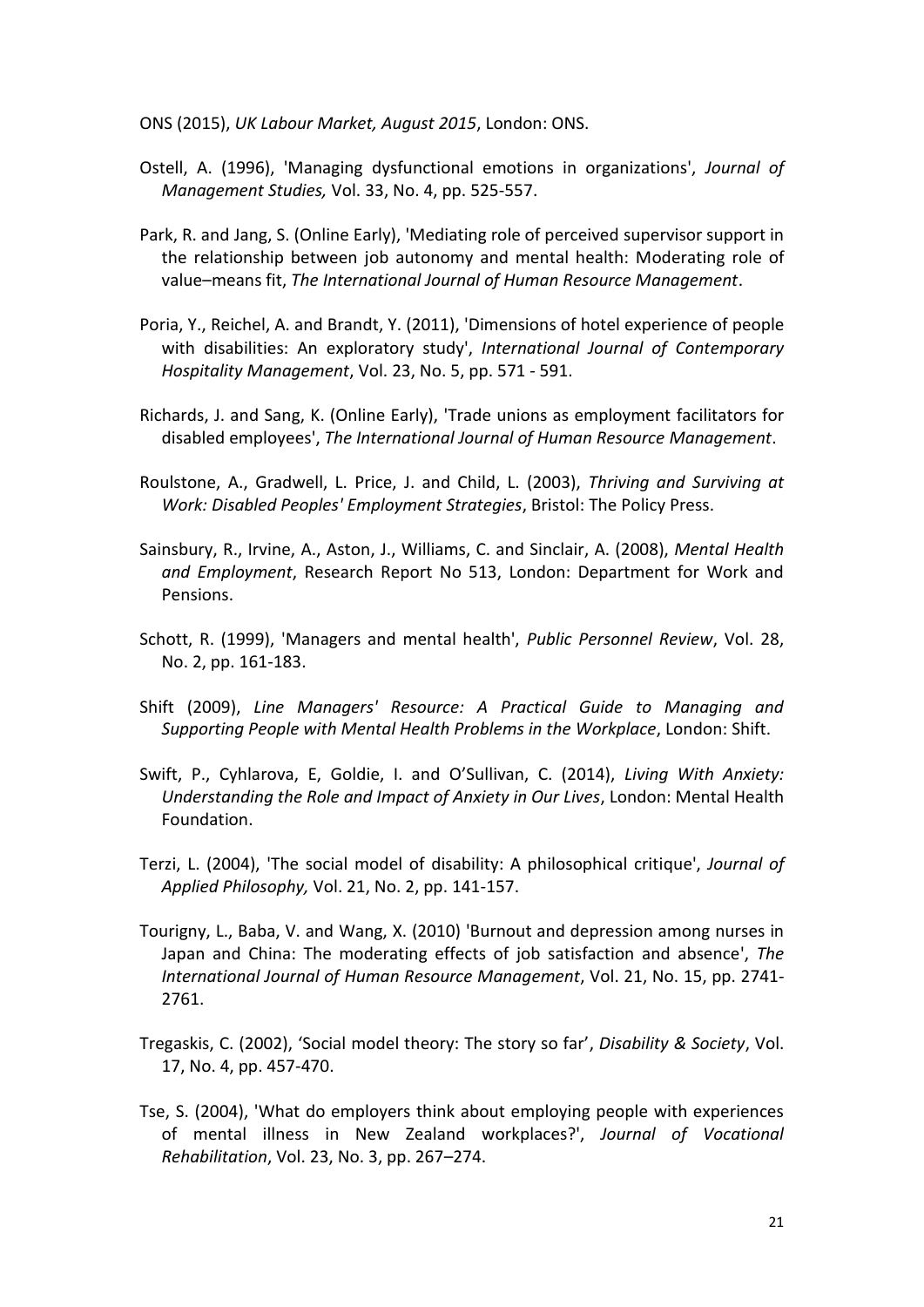Watson, T. (2008), *Sociology, Work and Industry*, 5<sup>th</sup> edition, London: Routledge.

Zheng, C. Kashi, K. Fan, D., Molineux, J. and Ee, M. (2016), 'Impact of individual coping strategies and organisational work-life balance programmes on Australian employee well-being', *The International Journal of Human Resource Management,* Vol. 27. No. 5, pp. 501-526.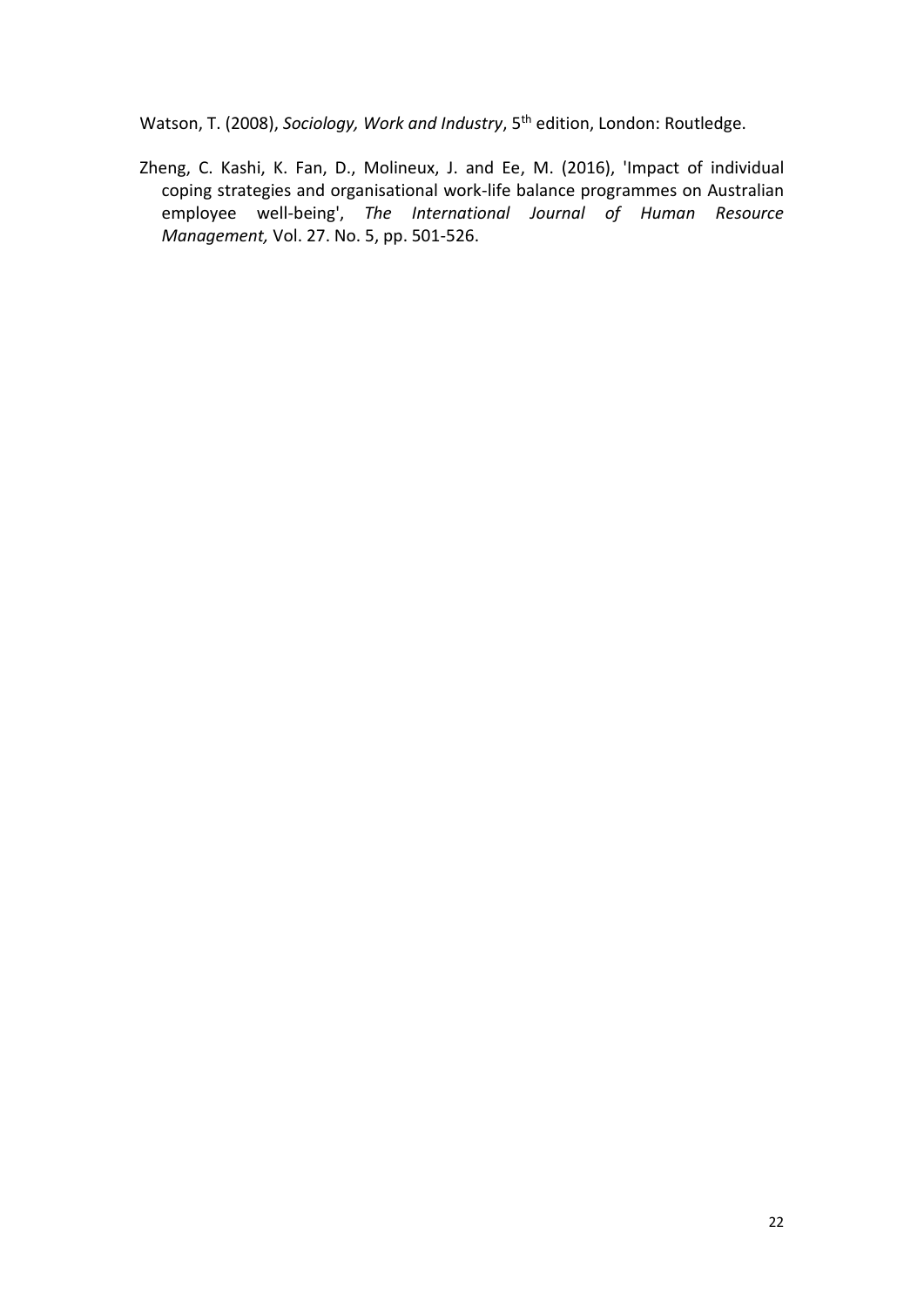|     | PSEUDONYM | <b>MENTAL</b><br><b>HEALTH</b><br>CONDITION | <b>GENDER</b> | AGE<br>RANGE    | <b>JOB</b>                        | <b>COPING PRACTICES</b> | EXTERNAL/THIRD<br>PARTY SUPPORT | ORGANISATIONAL<br><b>SUPPORT PRACTICES</b> | <b>BARRIERS</b><br>TO<br>EMPLOYMENT |
|-----|-----------|---------------------------------------------|---------------|-----------------|-----------------------------------|-------------------------|---------------------------------|--------------------------------------------|-------------------------------------|
| 1.  | Isla      | Anxiety                                     | Female        | 40s             | <b>Head Controller</b>            | $\mathbf{1}$            | 3                               | $\mathbf{1}$                               | 14                                  |
| 2.  | James     | Depression                                  | Male          | 40s             | Limousine Driver                  | $\pmb{0}$               | 3                               | $\overline{2}$                             | $\mathbf{1}$                        |
| 3.  | Alexander | Depression and<br>anxiety                   | Male          | 50s             | Lorry Driver                      | $\pmb{0}$               | $\overline{2}$                  | $\overline{2}$                             | $\mathbf{3}$                        |
| 4.  | Harris    | Depression and<br>anxiety                   | Male          | 40s             | Joiner                            | $\pmb{0}$               | $\overline{2}$                  | $\pmb{0}$                                  | $\overline{2}$                      |
| 5.  | Eilidh    | Depression and<br>anxiety                   | Female        | 50s             | Care Assistant                    | $\mathbf 0$             | 3                               | $\overline{2}$                             | $7^{\circ}$                         |
| 6.  | Erin      | Depression and<br>anxiety                   | Female        | 40s             | Civil Servant                     | $\mathbf 0$             | 3                               | $\overline{2}$                             | 8                                   |
| 7.  | Isabella  | Depression and<br>anxiety                   | Female        | 20s             | Hairdresser and Care<br>Assistant | $\mathbf 0$             | 3                               | $\mathbf{1}$                               | $\mathbf{1}$                        |
| 8.  | Niamh     | Depression and<br>anxiety                   | Female        | 20s             | Domestic Assistant                | $\pmb{0}$               | $\overline{2}$                  | $\overline{2}$                             | $\overline{7}$                      |
| 9.  | Esme      | Depression                                  | Female        | 40s             | <b>Bank Associate</b>             | $\overline{2}$          | 4                               | 5                                          | $\pmb{0}$                           |
| 10. | Rose      | Depression                                  | Female        | 50s             | Caretaker Cleaner                 | $\mathbf 1$             | 3                               | $\mathbf 1$                                | 9                                   |
| 11. | Iona      | Depression                                  | Female        | 40s             | <b>Teaching Assistant</b>         | $\pmb{0}$               | 5                               | $\overline{3}$                             | $\overline{4}$                      |
| 12. | Lauren    | Depression and<br>anxiety                   | Female        | 50s             | Front House Manager               | $\pmb{0}$               | 4                               | 3                                          | 3                                   |
| 13. | Caitlin   | Depression                                  | Female        | 30 <sub>s</sub> | <b>Bank Associate</b>             | $\pmb{0}$               | $\overline{2}$                  | $\overline{4}$                             | 10                                  |
| 14. | Lucy      | Depression and<br>anxiety                   | Female        | 50s             | Telephone Advisor                 | $\pmb{0}$               | 3                               | 4                                          | 6                                   |
| 15. | Callum    | Depression                                  | Male          | 20s             | <b>Security Guard</b>             | $\pmb{0}$               | 3                               | $\overline{2}$                             | $\overline{3}$                      |
| 16. | Katie     | Depression and<br>Anxiety                   | Female        | 40s             | Civil Servant                     | $\overline{2}$          | 3                               | 4                                          | $\overline{7}$                      |
| 17. | Alice     | Anxiety                                     | Female        | 40s             | Hairdresser                       | $\pmb{0}$               | 3                               | $\overline{2}$                             | $\overline{3}$                      |
| 18. | Rory      | Depression                                  | Male          | 50s             | Sales Assistant                   | $\pmb{0}$               | 3                               | 3                                          | 5                                   |
| 19. | Thea      | Anxiety                                     | Female        | 50s             | Social Worker                     | $\pmb{0}$               | 3                               | 4                                          | $\overline{3}$                      |
| 20. | Imogen    | Depression                                  | Female        | 20s             | <b>Bar Person</b>                 | $\pmb{0}$               | 3                               | $\overline{2}$                             | $\overline{4}$                      |
| 21. | Sarah     | Depression and<br>anxiety                   | Female        | 40s             | Care Assistant                    | $\pmb{0}$               | 3                               | 4                                          | 4                                   |
| 22. | Rachel    | Depression and<br>anxiety                   | Female        | 60s             | <b>Special Needs</b><br>Assistant | $\pmb{0}$               | 3                               | 3                                          | $\mathbf{1}$                        |
| 23. | Julia     | Depression and<br>anxiety                   | Female        | 30 <sub>s</sub> | Call Centre Operator              | $\pmb{0}$               | 2                               | $\mathbf 0$                                | 8                                   |
| 24. | Cameron   | Depression                                  | Male          | 30 <sub>s</sub> | <b>Team Manager</b>               | $\mathbf{1}$            | $\overline{2}$                  | $\boldsymbol{0}$                           | 8                                   |
| 25. | Maria     | Depression and                              | Female        | 30 <sub>s</sub> | Venue Supervisor                  | $\mathbf 0$             | 4                               | 4                                          | 4                                   |